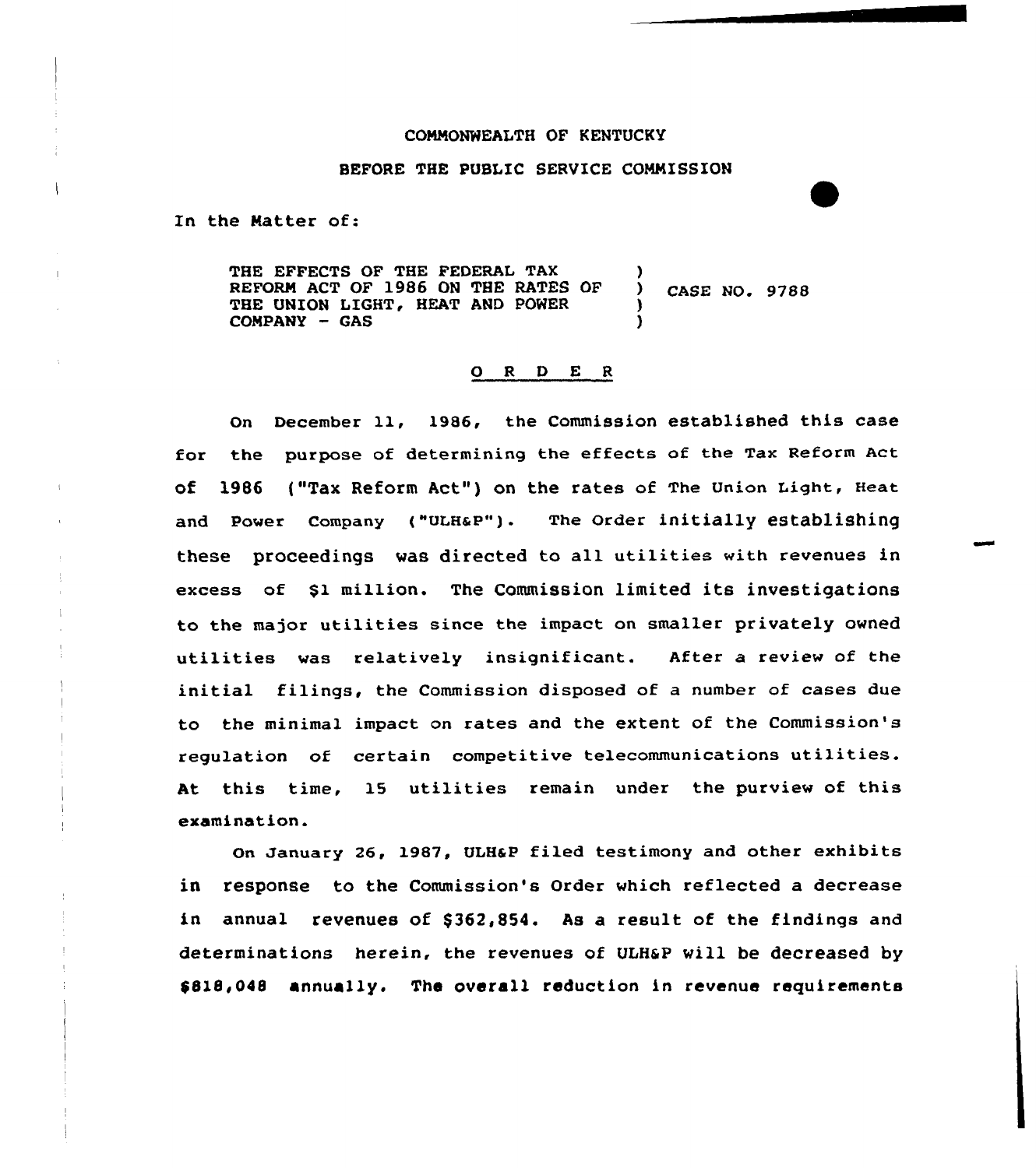for the 15 utilities subject to these proceedings is in excess of \$75 million.

Notions to intervene were filed by the Utility and Rate Intervention Division of the Office of the Attorney General ("AG"); Utility Rate Cutters of Kentucky, Inc., ("URC"); and Kentucky Industrial Utility Customers ("KIUC"). All motions to intervene were granted by the Commission. Thomas C. Deward, on behalf of the AG, and David H. Kinloch, on behalf of URC, submitted prefiled testimony in this case. KIUC did not submit testimony, but filed comments through its counsel.

<sup>A</sup> public hearing was held at the Commission's offices in Frankfort, Kentucky, on Nay 4, 1987.

#### **COMMENTARY**

zn its order of December 11, 1986, the Commission expressed the opinion that the focus of this proceeding should be reflecting the effects of the Tax Reform Act in rates. Thus, the Commission considered the three primary issues in this matter to be: (1) determining the amount of the revenue change required due to the Tax Reform Act; {2) determining the appropriate date of any rate change; and (3) distributing the revenue change among rate schedules.

The Commission required that a 12-month period ending no more than 90 days from December 11, 1986, the date of the Order establishing this case, should be used to determine the effects of the Tax Reform Act. ULH&P proposed and the Commission has accepted the 12-month period ending November 30, 1986, as the test period for determining the reasonableness af the proposed rates.

$$
-2-
$$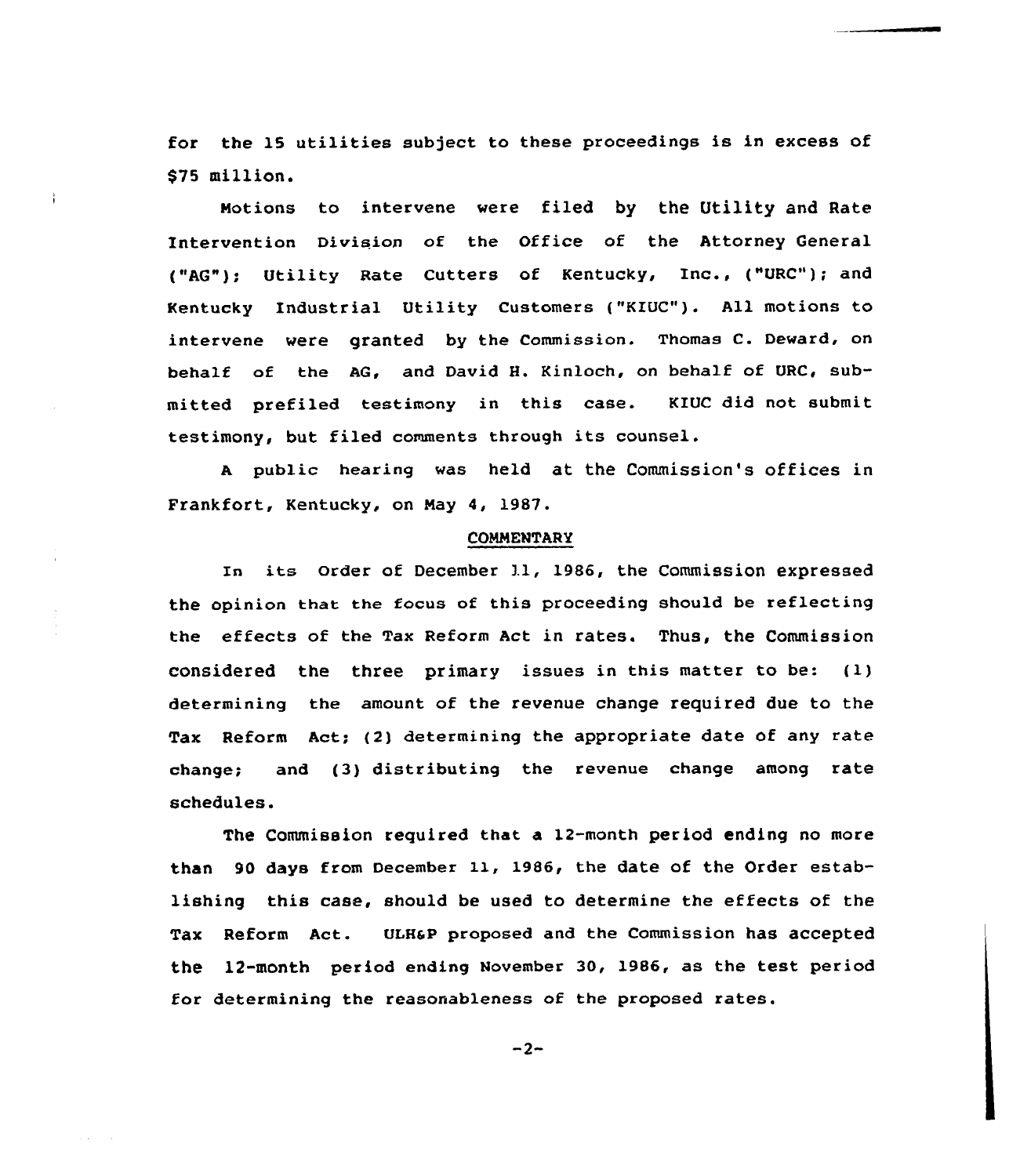### PROCEDURhL ISSUES

## Single-Issue hyproach

Throughout these proceedings, there have been objections to the aethodology used by the Commission in determining the reasonableness of each utility's rates subsequent to the Tax Reform Act. Certain utilities have characterised the Commission's actions as "single-issue" rate-making. Implicit in their objections is the notion that single-issue rate-making is contrary to law.<sup>1</sup>

This notion was rebutted by, among others, Kentucky Utilities Company ("KU"). In his opening argument, in Case No. 9780,  $^2$ counsel for KU stated that this proceeding is soundly based. KU recognised that there was good reason to focus the proceeding on the tax changes.<sup>3</sup> In its post-hearing brief, KU further stated its agreement with the Commission's position that retaining the savings resulting from tax reform was not a proper way for Ku to improve its earnings and indicated that <sup>a</sup> focused proceeding, expeditiously passing the tax savings to ratepayers, was reasonable as long as KU was permitted to maintain its test-period rate of return. $<sup>4</sup>$ </sup>

<sup>1</sup> Other states have upheld single-issue rate-making proceedings, see for example, Consumers Power Company v. Michigan Public Service Commission, Mich. App., 237 NW 2d 189 (1975).

 $2<sup>1</sup>$ Case No. 9780, The Effects of the Federal Tax Reform Act of 1986 on the Rates of Kentucky Utilities Company.

<sup>3</sup> Hearing Transcript, May 4, 1987, page 9.

 $\blacktriangleleft$ Brief for KO, filed May 22, 1987, page 4.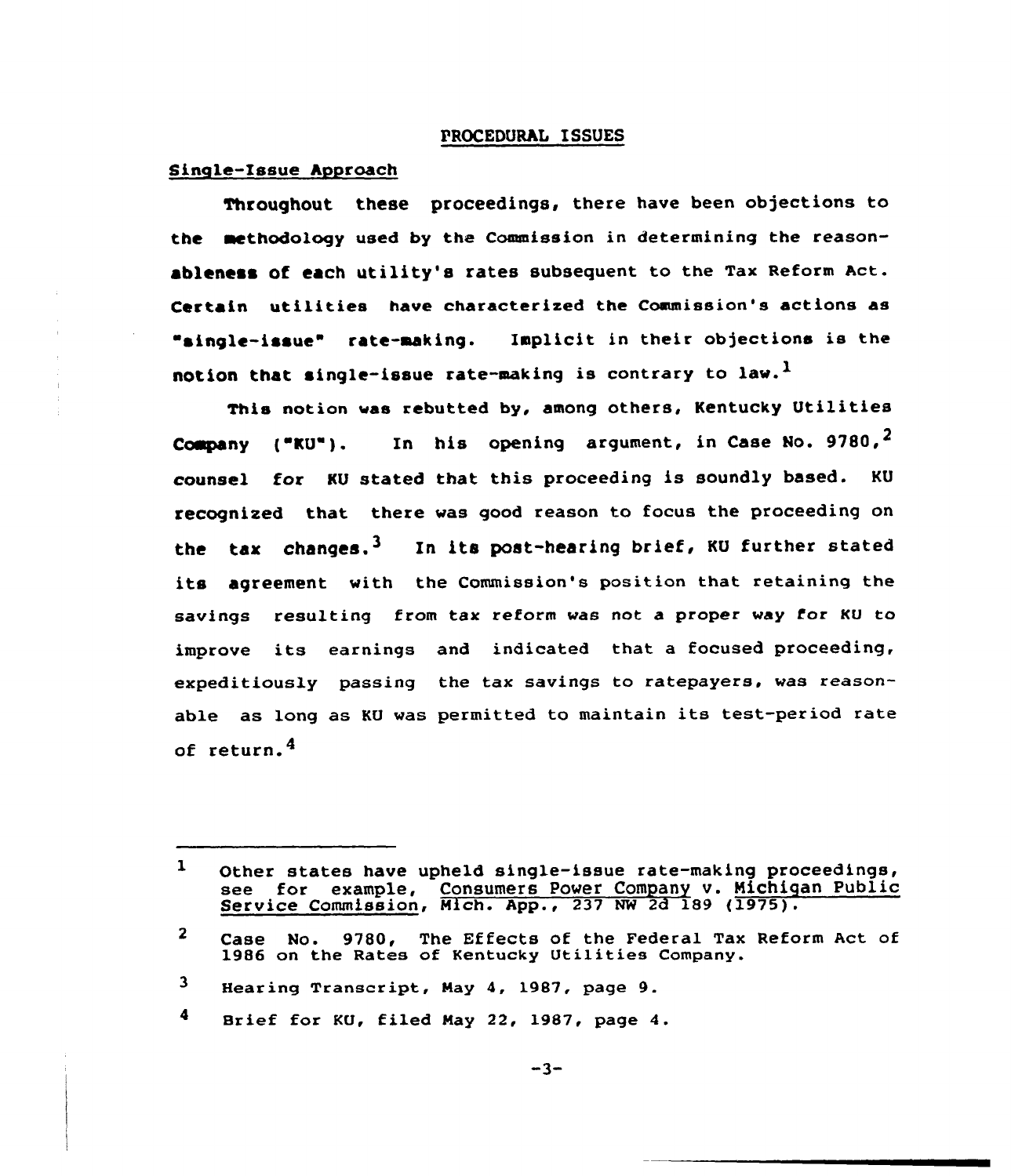Those complaining of single-issue rate adjustments overlook the Commission's long established practice of adjusting rates for fuel cost charges through Fuel Adjustment Clause ("FAC") and Purchased Gas Adjustment Clause ("PGA") proceedings. Each of these involves setting rates solely on the changes of the cost of coal or natural gas.

Apart from the propriety of single-issue rate-making, however, it must be pointed out that from the outset these cases have never been limited to <sup>a</sup> single issue. The order of December ll, 1986, did indicate that the Tax Reform Act was the focus of these investigations. However, it stated at page 2:

If, aside from the Tax Reform Act, a utility feels that its rates are insufficient, it has the discretion by statute to file a full rate case with the Commission. By initiating this case the commission is in no way prohibiting or restricting any utility from filing a rate case encompassing all rate-making issues in a separate proceeding.

This Order was clarified on January 21, 1987, in Case No. 9799, The Effects of the Federal Tax Reform Act of 1986 on the Rates of Continental Telephone Company ("Continental"). That Order states:

Because of the breadth of this investigation and the number of parties involved, it is necessary to categorize some information into a consistent, well-<br>defined scope. That scope is explained in the That scope is explained in the December ll, 1986, Order. The information as it relates to the specific changes occasioned by the Tax Reform Act<br>should be filed as the December 11, 1986, Order should be filed as the December 11, 1986, Order<br>requires. The expected effects of those changes on<br>rates should be filed as well. Simply because the rates should be filed as well. Simply because the<br>Commission deems certain information necessary, and Commission deems certain information necessary, deems it necessary to be filed in <sup>a</sup> particular format does not preclude the filing of other information a party believes is pertinent.

 $-4-$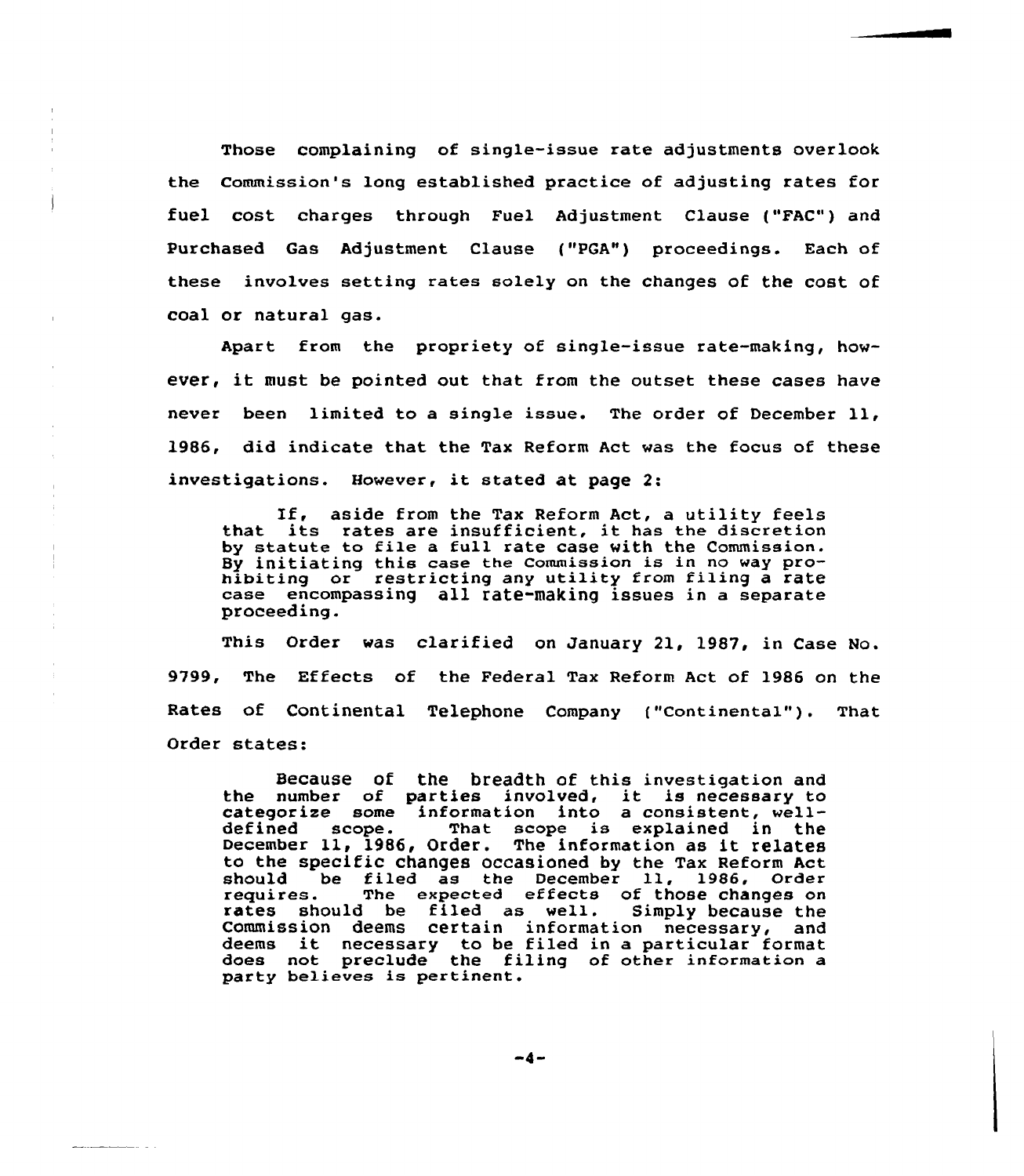For these reasons, the Commission ORDERS that:<br>(1) All parties shall comply with the Decembe All parties shall comply with the December 11, 1986, Order;<br>(2) An (2) Any party may file any additional information<br>it deems relevant;<br>(3) Any party may file alternative proposals for Any party may file alternative proposals for the resolution of this investigation.

Thus, there is not, nor has there been, any limitation on any party filing additional information up to and including an adjustment of all rates. The Commission focused its attention primarily on the Tax Reform Act because of the potentially extraordinary impact of this act on the finances and rates of utilities.

Federal income taxes are in one sense an assessment by the federal government on the utilities for their proportionate share of the federal government's budget. Under accepted regulatory rate-making practices, these federal income taxes are included as part of a utility's expenses that are used to establish rates. Thus, through the rate-making process, the utility can be thought of as a collection agent for federal taxes and a conduit through which federal taxes are transferred from ratepayers to the federal government. Because the Tax Reform Act represents such a historic change in federal tax policy, the Commission determined that it was in the best interests of all concerned--utilities and ratepayers alike--to reflect these tax changes in each company's rates as expeditiously as possible. For that reason, the initial concern was the reduction of the corporate tax rate from 46 percent to 34 percent and other relatively minor adjustments caused by the changes in the Federal Tax Code. As we explained in our December ll, 1986, Order:

 $-5-$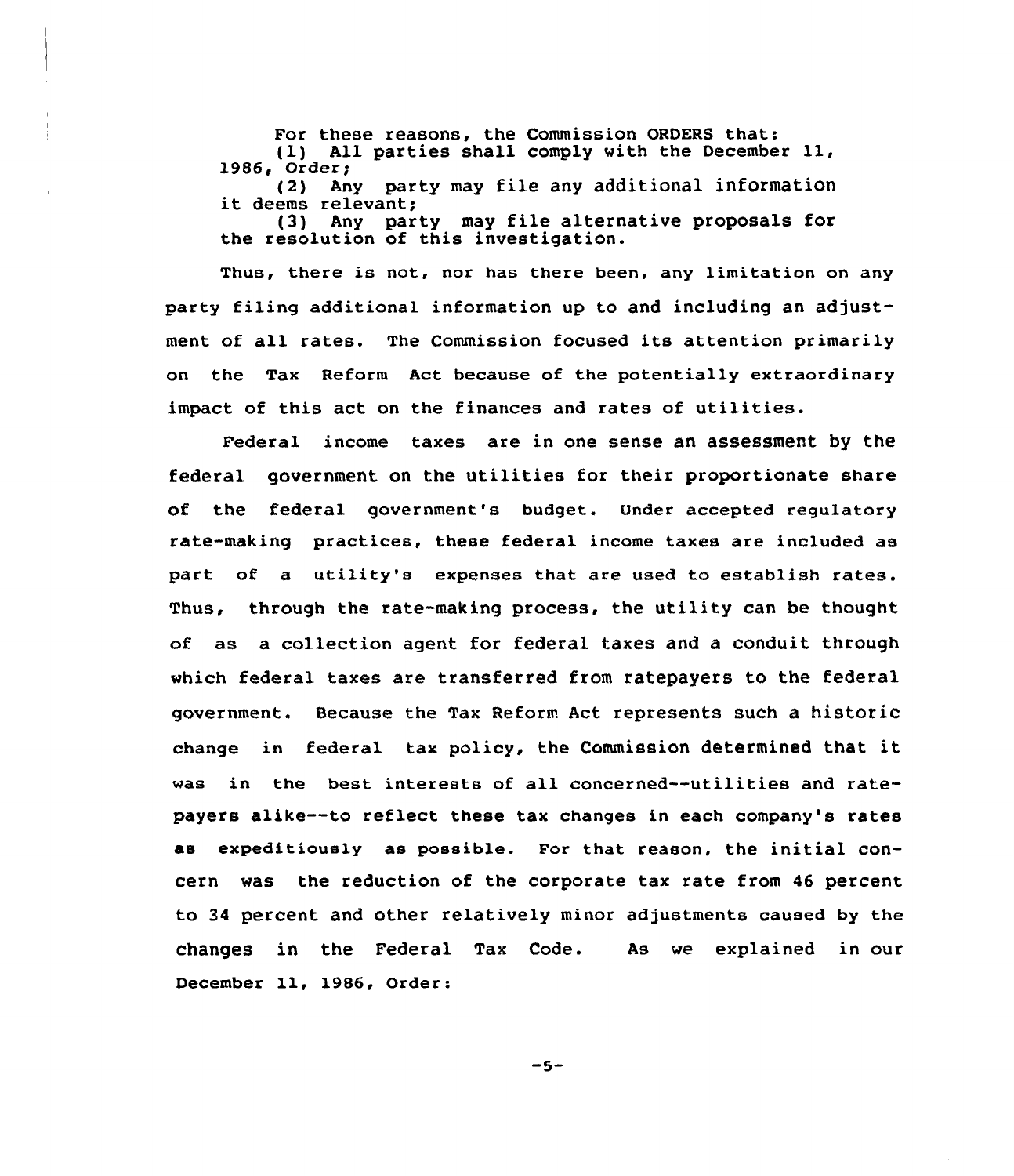First, it would be extremely cumbersome and expensive for the Commission to simultaneously initiate rate cases covering all utilities affected by this Order. Nany utilities may not wish to incur the time-consuming and expensive task of preparing a complete rate case at<br>this time. A proceeding that recognizes only the effects of the Tax Reform Act would minimize the time and expense of both the Commission and the utilities.

Secondly. the Commission does not view retaining the savings that result from tax reform as <sup>a</sup> proper way for <sup>a</sup> utility to improve its earnings. Likewise, if the Tax Reform Act should result in major cost increases, these costs should be recognized in rates expeditious-<br>ly....

Finally, by initiating limited cases for every major utility, the expertise of all interested partie major utfility, the expertise of all interested parties<br>can be pooled to assure that all aspects of the Tax Reform Act are fairly reflected in utility rates.

In an effort to fairly reflect only the effects of the Tax Reform Act in the companies' rates, the Commission, to the extent possible, and with the acquiescence of the companies, narrowed the scope of the analysis. All quantifiable aspects of the revenue requirement effects of the Tax Reform Act have been considered, and therefore the rate adjustments ordered herein should have no effect on the utility's earnings.

In summary. the Tax Reform Act is a unique and historic change in tax law that substantially affects the cost of providing utility service. The primary considerations in narrowing the scope of these proceedings were that: (1) the cost change generated by the Tax Reform Act vas clearly beyond the control of the utility; (2) the cost change generated by the Tax Reform Act affected all major privately owned utilities in a similar manner; (3) the cost. change generated by the Tax Reform Act had a major

 $-6-$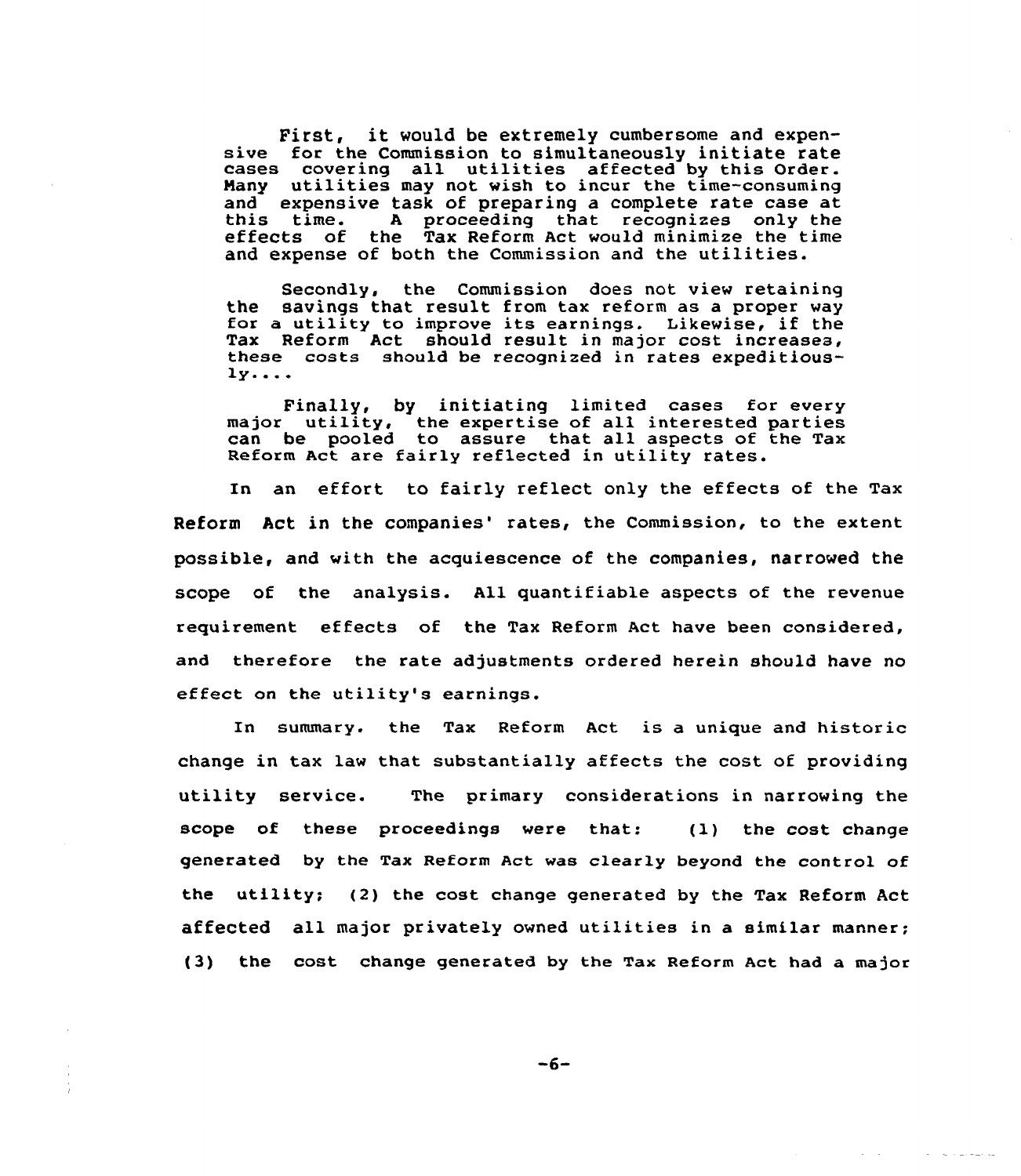impact on the cost of service of utilities; and, (4) the cost change generated by the Tax Reform Act was effective at a specified date which was scheduled to occur quickly, requiring expeditious action on the part of the Commission.

For all of the reasons previously stated, the procedure used by the Commission is one that is efficient, reflective of sound regulatory methods, responsive to the substantive and procedural rights of all parties, and consistent with the jurisdiction of the Commission.

## Burden of Proof

Several utilities have suggested that the Commission bears the burden of proving the reasonableness of the rates that have been adjusted to reflect the effects of the Tax Reform Act. Continental, for example, cites KRS 278.430. However, this statute refers to appeals of Commission orders to circuit court. It obviously is not applicable to a proceeding before the Commission itself.

ln its Order ot December ll, 1986, the Commission on its own motion took the extraordinary step of establishing these investigations in response to the historic Tax Reform Act of 1986. There is no statute assigning a burden of proof in this type of special case. KRS 278.250 is particularly noteworthy. After giving the parties a hearing and carefully reviewing the record, the Commission has determined the fair, just, and reasonable rates for each respective utility as prescribed by KRS 278.030. We believe that this procedure is consistent with our statutory responsibilities.

 $-7-$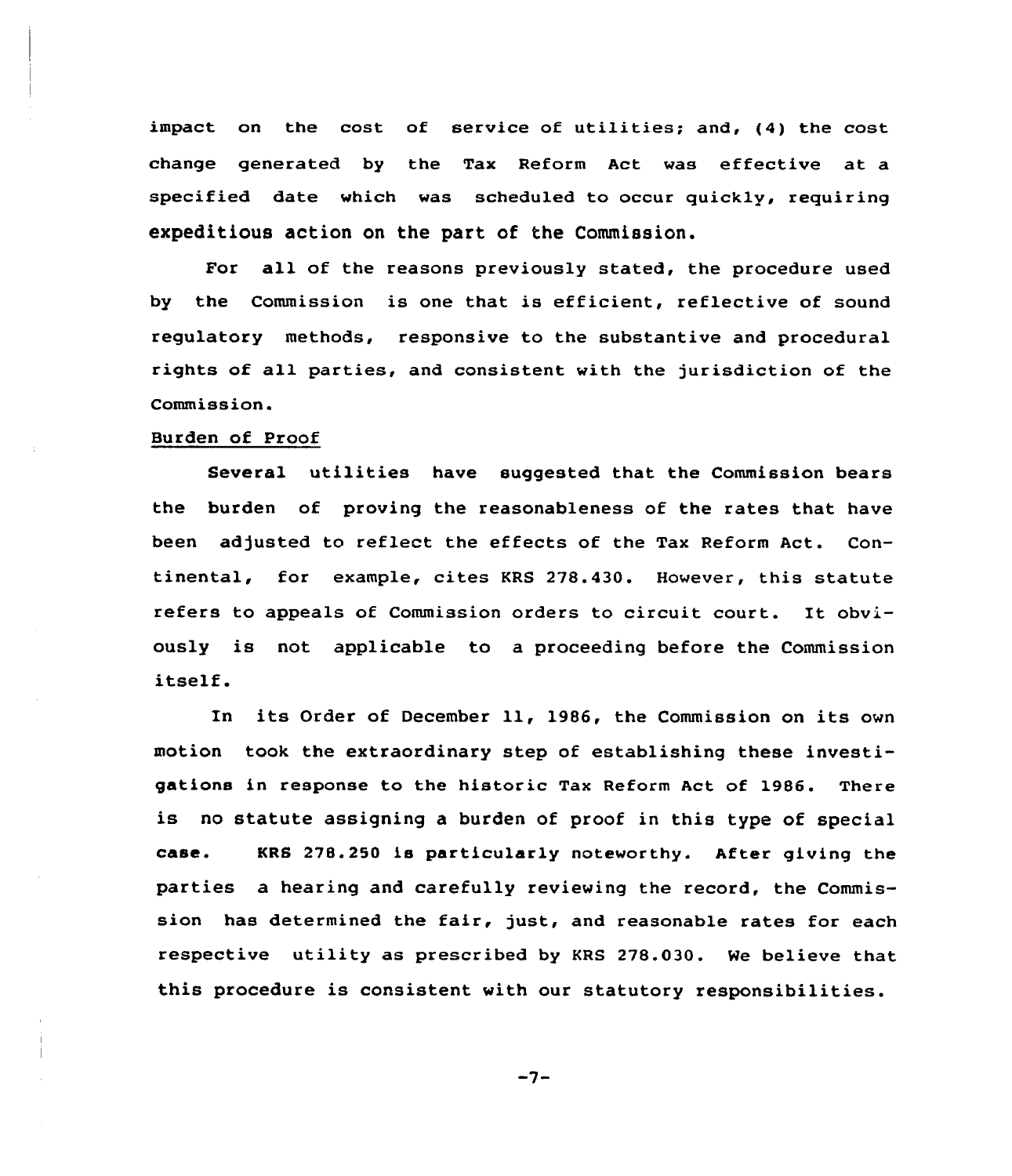## Retroactive Rates

Another issue that has been raised in these proceedings is the possibility of a retroactive change in rates. Ne have decided that the reduction in each utility's tax rate and the related adjustments will not be reflected in the utility's rates until July 1, 1987. Those rates will be charged for service rendered on and after July 2, 1987. Thus, the rates are entirely prospective, and the issue of retroactivity is moot.

#### Testimony of URC

The URC filed testimony in each of these cases. However, its witness did not appear at the hearing and was not subject ta cross-erdainaiion. Several of the parties moved to strike URC's pcefiled testiaony. After considering the nature of the testimony filed by URC, the Commission will treat it as comment rather than evidence and weigh it accordingly.

## DBTERNIMATION OP THE IKPACT OF THE TAX REFORM ACT

## Excess Deferred Taxes

A reduction in the corporate tax rates results in an excess ar surplus deferred tax reserve, since deferred taxes resulting froa depceciatian-related and non-depreciation-related tax timing differences were pravided by ratepayers at a higher tax rate than the rate at which they vill be floved back.

On January 1, 1979, the federal corporate income tax rate decreased from 48 to 46 percent. Utilities, in general, flowed back deferred taxes at the new statutory tax rate, which resulted in an excess provision for deferred taxes. The commission recognized the existence of these excess deferred taxes and in subse-

 $-8-$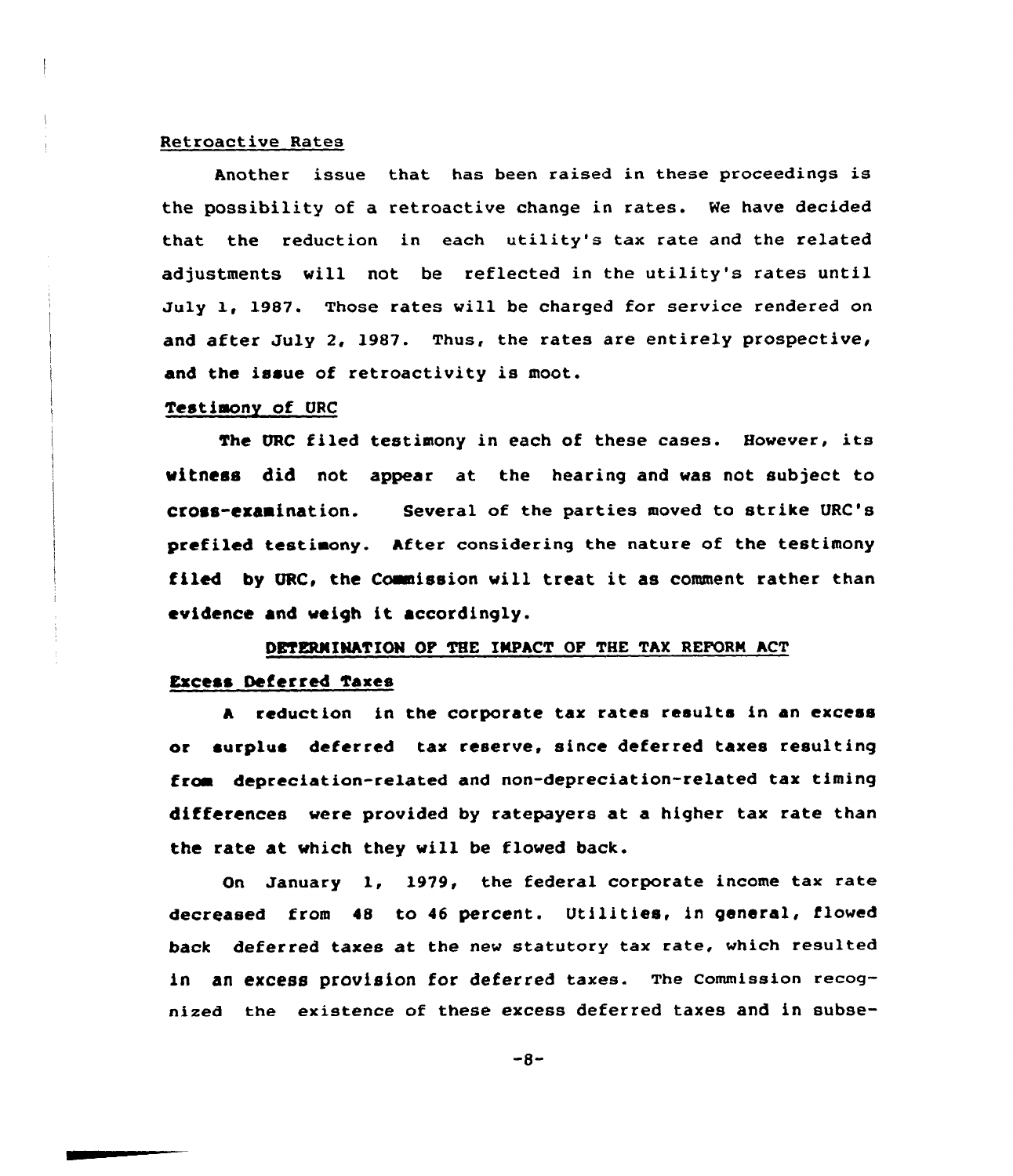quent rate proceedings required that the excess be returned to the ratepayer over a 5-year amortization period.

The change in tax rates under the Tax Reform Act from 46 percent to 34 percent creates a substantial excess provision for deferred taxes. The Tax Reform Act requires that deferred taxes related to depreciation timing differences be flowed back no faster than under the "average-rate assumption method." Under this method an average rate is calculated and, as timing differences reverse, the accumulated deferred taxes are credited to income at the average rate, reducing the excess deferred taxes to zero over the remaining life of the property. Moreover, the Tax Reform Act provides that if <sup>a</sup> regulatory commission requires <sup>a</sup> more rapid reduction of the excess provision for deferred taxes, book depreciation must be used for tax purposes. The Tax Reform Act does not, however, have specific provisions for the excess deferred taxes that are not related to depreciation. Therefore, the excess deferred taxes have been generally characterized as "protected" (depreciation-related) and "unprotected" (not related to depreciation).

The treatment requested for the unprotected excess deferred taxes by the parties in these cases varies. The AG's witness has not recommended the flow back over an accelerated time period in these cases. Mr. DeMard stated that it would be more appropriate to consider this issue in a general rate proceeding. This would allow companies to retain those benefits to offset some of the negative impacts of the Tax Reform Act, such as reduced cash flow. The Commission recognizes the existence of the excess deferred

 $-9-$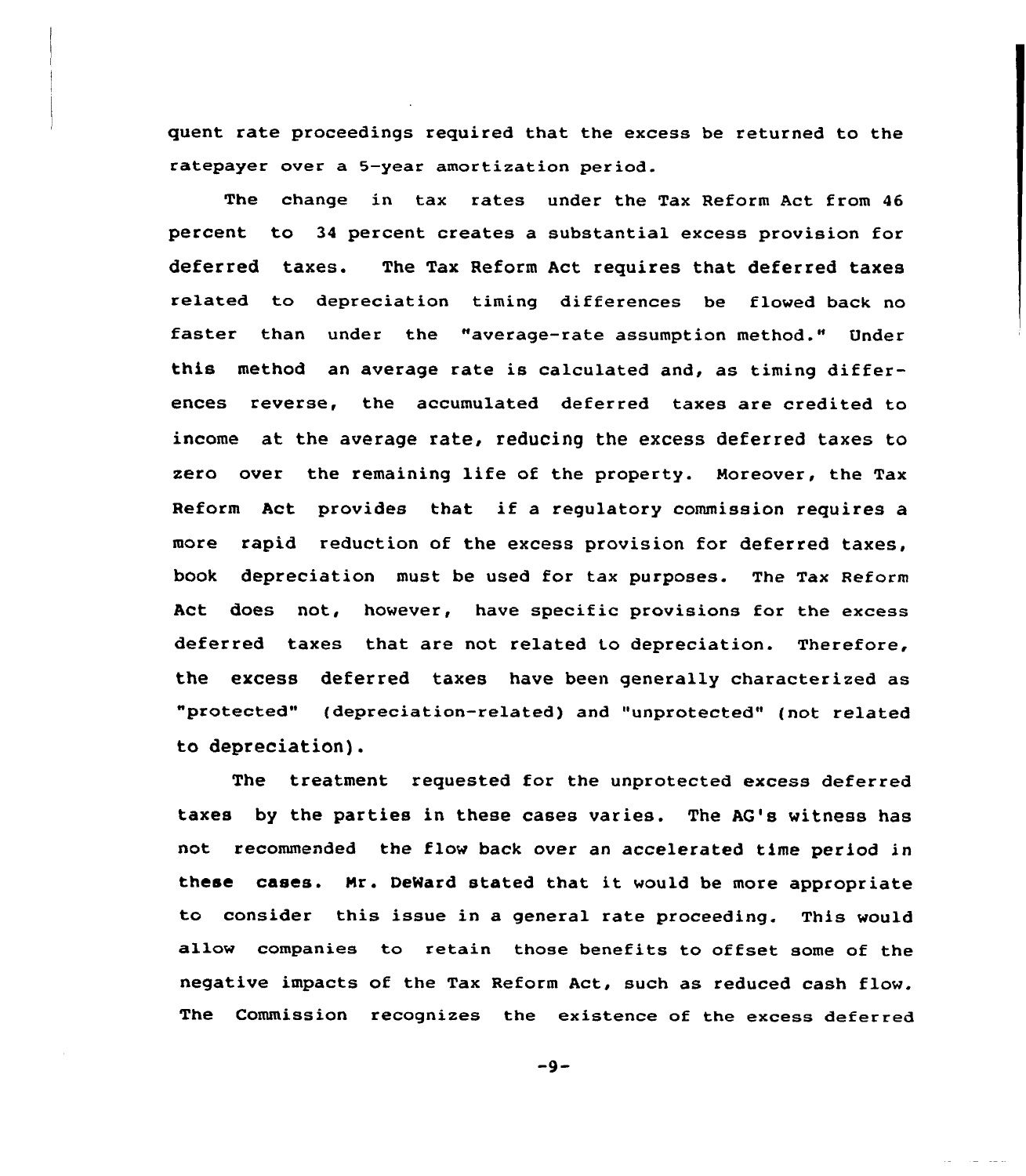taxes and is of the opinion that these taxes provided by ratepayers in previous years, should be returned in an equitable manner. However, the various options for returning these benefits could not be fully explored within the context of this expedited proceeding. Therefore, the issue regarding accelerated amortization of excess deferred taxes will be considered in future general rate proceedings and not in the present, limited proceeding.

The primary position taken by most utilities on this issue was that deferred income taxes should be amortized, as timing differences reverse, using the tax rates in effect at the time they originated or using the average rate assumption method. Therefore, adjustments have been made to insure that deferred taxes resulting from timing differences that are reversing are included at the rate provided, as required under the Tax Reform Act.

## Rate Base Adjustments

In addition to adjusting tax expense to reflect the reduction in the tax rate, most utilities involved in these proceedings have proposed that the effects on cash flow be recognized in determining the effect on revenue requirements. Two views have been advanced as to how cash flow requirements are increased by the Tax Reform Act. The first is that rate base is increased due to the Tax Reform Act's reduction in temporary timing differences between the book and tax return income tax expense. This reduction in timing differences reduces deferred taxes. Since deferred taxes serve as a deduction from rate base, the effect is to increase

-lO-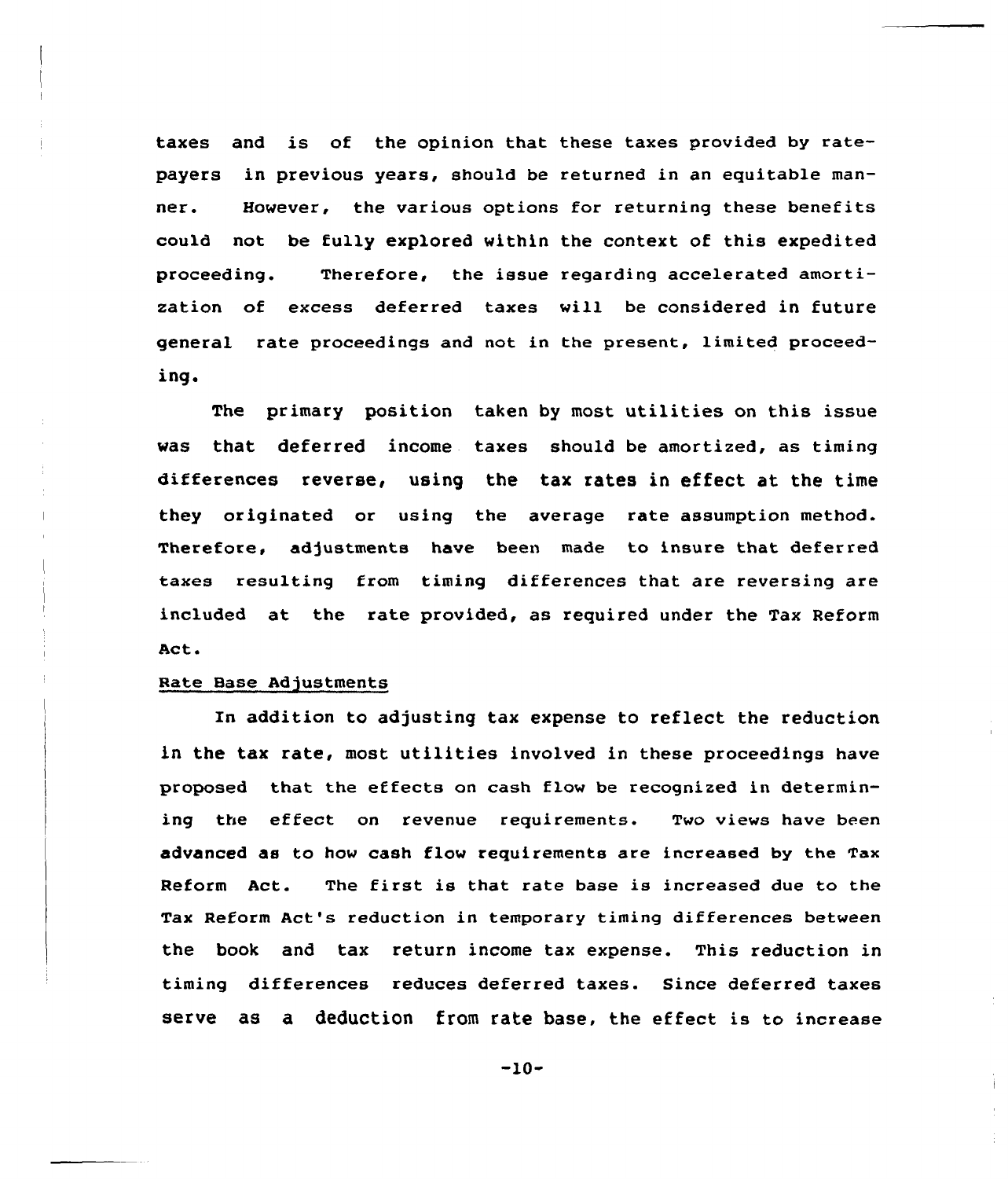rate base. The second view is that the Tax Reform Act results in a greater current tax liability and, consequently, additional cash flow requirements. This additional cash flow must be provided for in additional capital requirements that increase the overall cost of service.

In its determination, the Commission has not distinguished between these two viewpoints, and has generally allowed adjustments to reflect the level of additional cash flow requirements it considers appropriate without regard to whether the result flows from a reduction in deferred taxes or an increase in capital requirements. the same. The effect on revenue requirements is essentially

The objective of the Commission in giving recognition to those aspects of the Tax Reform Act that affect capital requirements is to leave the company in the same earnings position as before the rate change in this case. <sup>A</sup> number of utilities, in determining the revenue requirements impact of the rate base adjustments, applied the rate of return granted in their last general rate case. The Commission finds this approach to be inappropriate. To apply the allowed return, where it is greater than the test-year actual return, to the incremental increase in rate base would result in improving the earnings position for the utility with respect to return on rate base achieved prior to the implementation of the Tax Reform Act rate adjustment. The Commission, therefore, considers it more appropriate to use the testyear actual rate of return rather than the rate of return granted in the last rate case. This will maintain the company's rate of

 $-11-$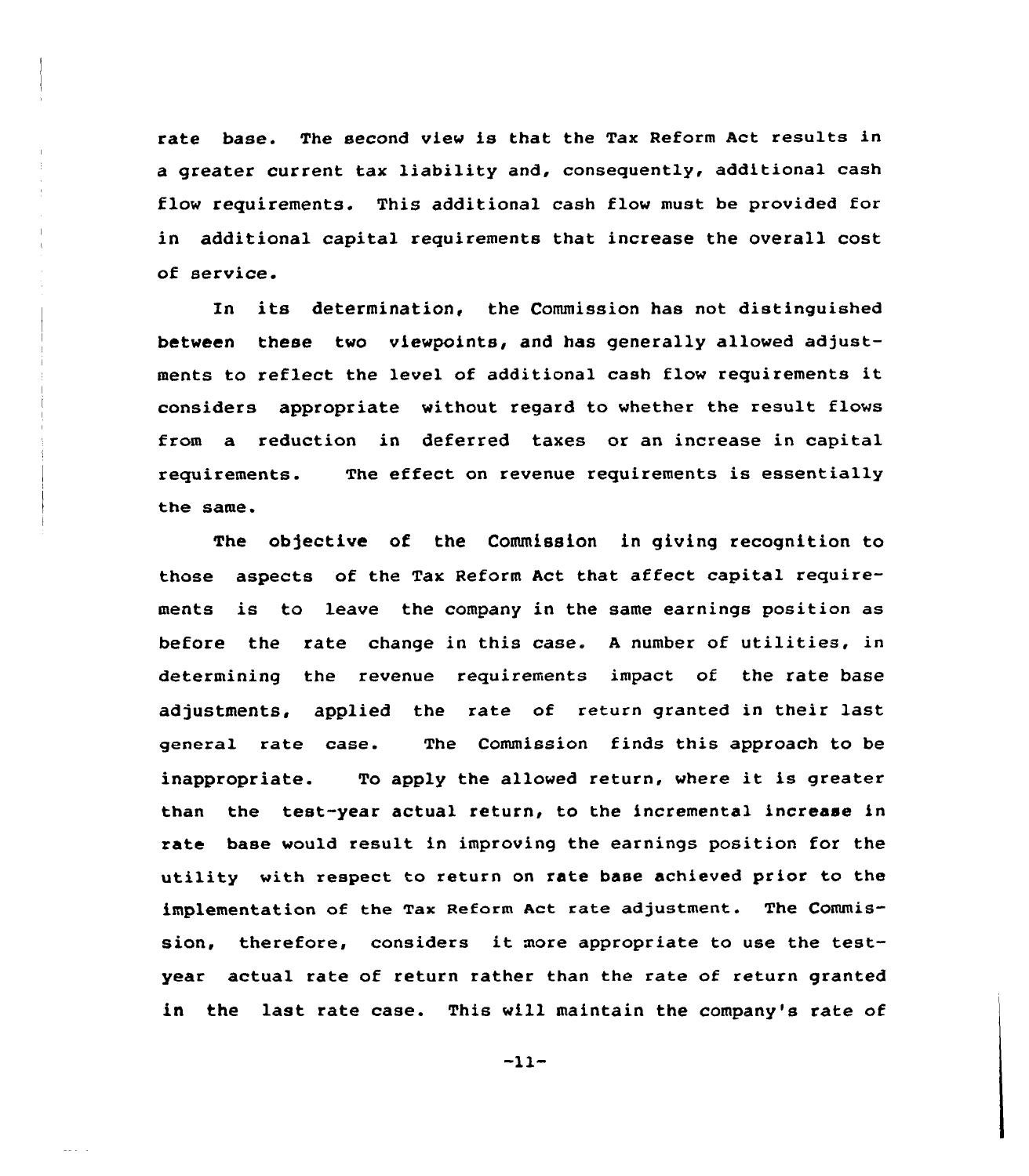return at the test year level and will neither improve nor reduce the company's earnings position.

<sup>A</sup> number of adjustments were proposed by the various utilities as adjustments to rate base and cash flow. In evaluating the appropriateness of these adjustments, the Commission has concluded that adjustments which reflect changes resulting from the application of the Tax Reform Act to test year operations are acceptable. However, those adjustments that reflect the application of the Tax Reform Act to future operations are not. In other words, the Commission will not allow adjustments for those aspects of the Tax Reform Act which are dependent upon the addition of plant to the system. Such adjustments are beyond the end of the test year and relate to serving additional customers or growth in the system. In the absence of corresponding revenue and capitalization adjustments, the recognition of such post-test year adjustments would create a mismatch between revenue, capitalization, and rate base. The derivation of such revenue and capitalization adjustments are speculative in nature and not generally allowed by this Commission in rate cases. The Commission has, therefore, excluded from the determination of revenue requirements herein all adjustments which are affected by the Tax Reform Act on a posttest year basis.

Based upon the various adjustments proposed in one or more of these cases, following is a synopsis of the Commission's findings and determinations:

 $-12-$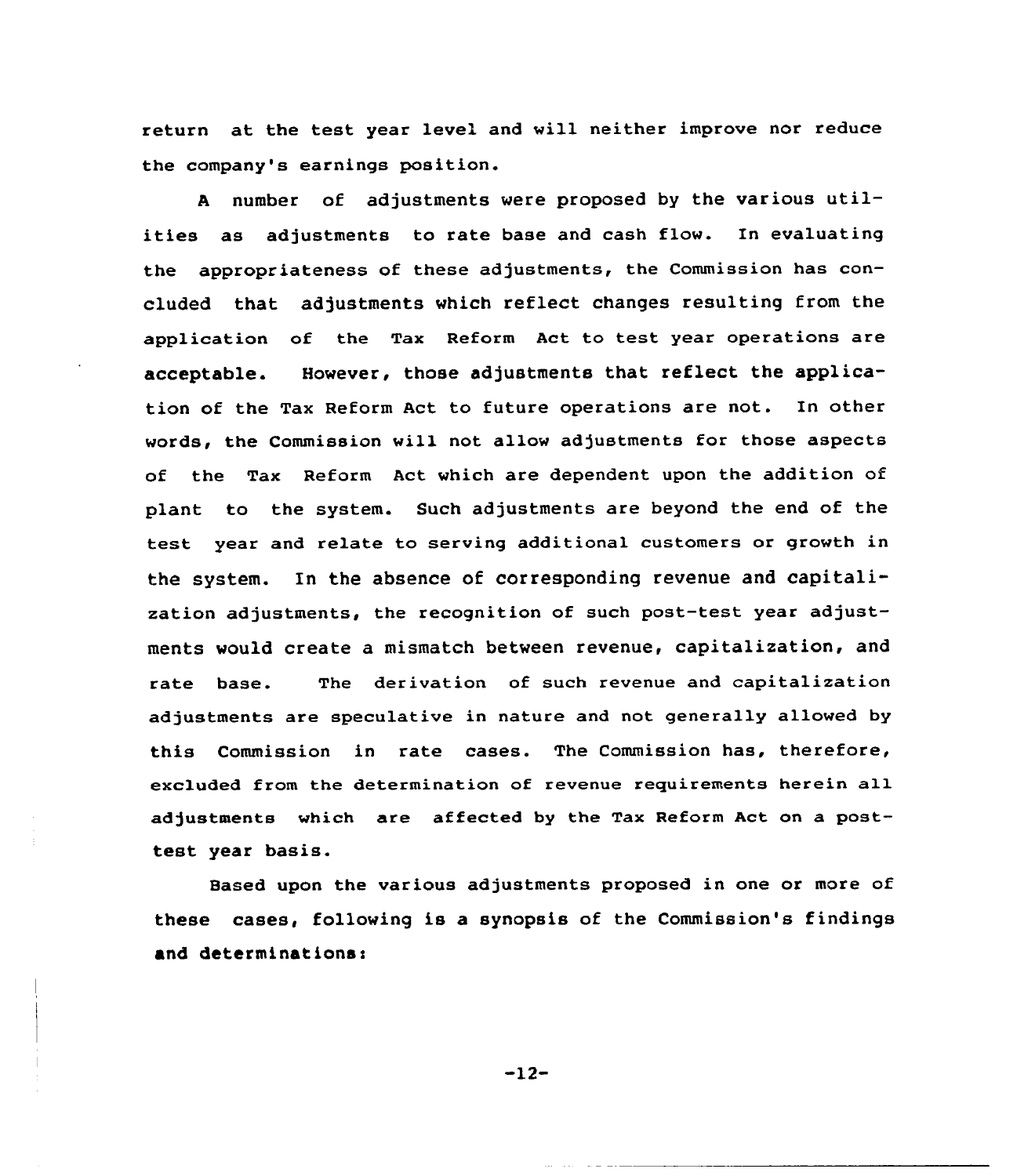# Rate Base Adjustments Allowed

The decrease in deferred taxes resulting from changes in the tax code relating to unbilled revenue, uncollectible accounts, certain business expenses, superfund taxes, and test-period investment tax credits ("ETC"} has been included since it meets the criterion of being based upon the application of the Tax Reform Act to actual test year operations, is unrelated to plant growth, and does not create a mismatch between test-year rate base and pro forma revenues and capitalization.

## Rate Base Adjustments Disallowed

1. Depreciation Several utilities proposed to recognize the effect of the Tax Reform Act's new Modified Accelerated Cost Recovery System ("NACRS") on rate base. Generally, HACRS will result in lower depreciation expense per tax return, which results in a greater current tax liability in the future. MAcRs did not become effective, however, until January 1, 1987, and is applicable only to property placed in service after that date. This is a post-test year occurrence for all utilities participating in these proceedings. As previously noted, the Commission finds it inappropriate to recognize such post-teat period adjustments.

2. ITC Based Upon Future Plant Additions The Commission has disallowed proposed adjustments to recognize the loss of ITC on plant placed in service subsequent to the test year since the inclusion of plant and capital associated with said ITCs is not generally allowed by the Commission for rate-making purposes.

3. Capitalized Overheads The Tax Reform Act's capitalization requirements for interest, pension and benefit costs, and so

-13-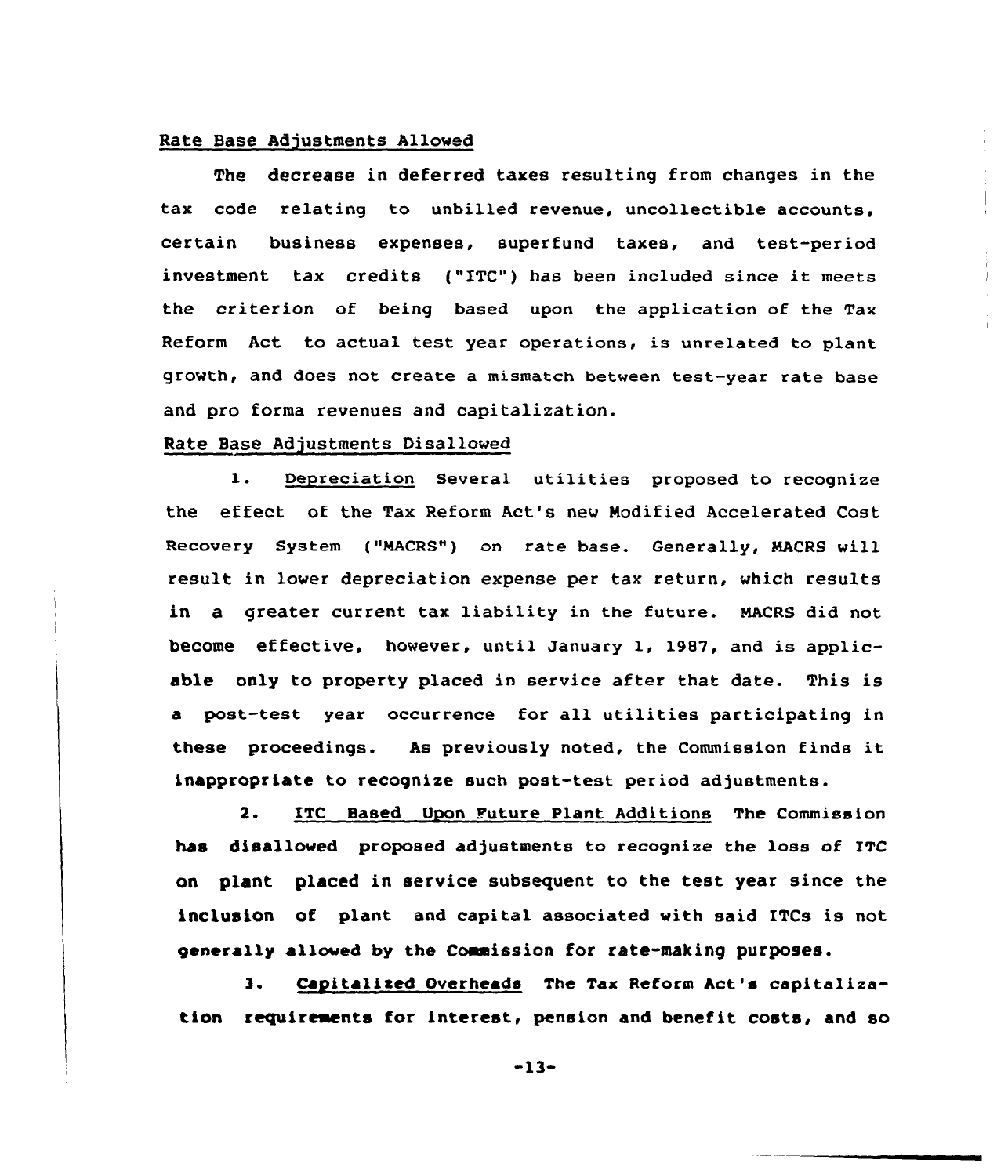forth, are not effective until January 1, 1987, and thus will only pertain to construction after this date. Because of the post-test year nature of this adjustment, the Commission has not included these adjustments in this proceeding.

4. Contributions in Aid of Construction The Tax Reform Act provision requiring contributions to be included as taxable income on the tax return of the utility is not effective until January 1, 1987, and thus will relate only to post-test period construction. The Commission has, therefore, disallowed adjustments proposing to reflect loss of cash flow resulting from the taxability of contributions.

## Implementation Date

The Tax Reform Act, which reduces the top corporate tax rate to 34 percent, produces an effective tax rate for 1987 of 40 percent. This is the blended or average rate based on the current tax rate of <sup>46</sup> percent, which is in effect for the first <sup>6</sup> months of 1987, and the 34 percent rate which becomes effective July 1, 1987. The current rates of most utilities are based on the <sup>46</sup> percent tax rate which was in effect at the time the rates were set by the Commission. Therefore, since January 1, 1987, most utilities have charged rates based on a tax rate of <sup>46</sup> percent which is in excess of the 1987 blended rate of <sup>40</sup> percent.

Generally, in order to reflect the effects of the Tax Reform Act during 1987 and beyond, the Commission has two basic options: adjust rates retroactive to January 1, 1987, based on the 1987 blended tax rate of 40 percent and adjust rates January 1, 1988, based on the 34 percent tax rate, or make one adjustment effective

 $-14-$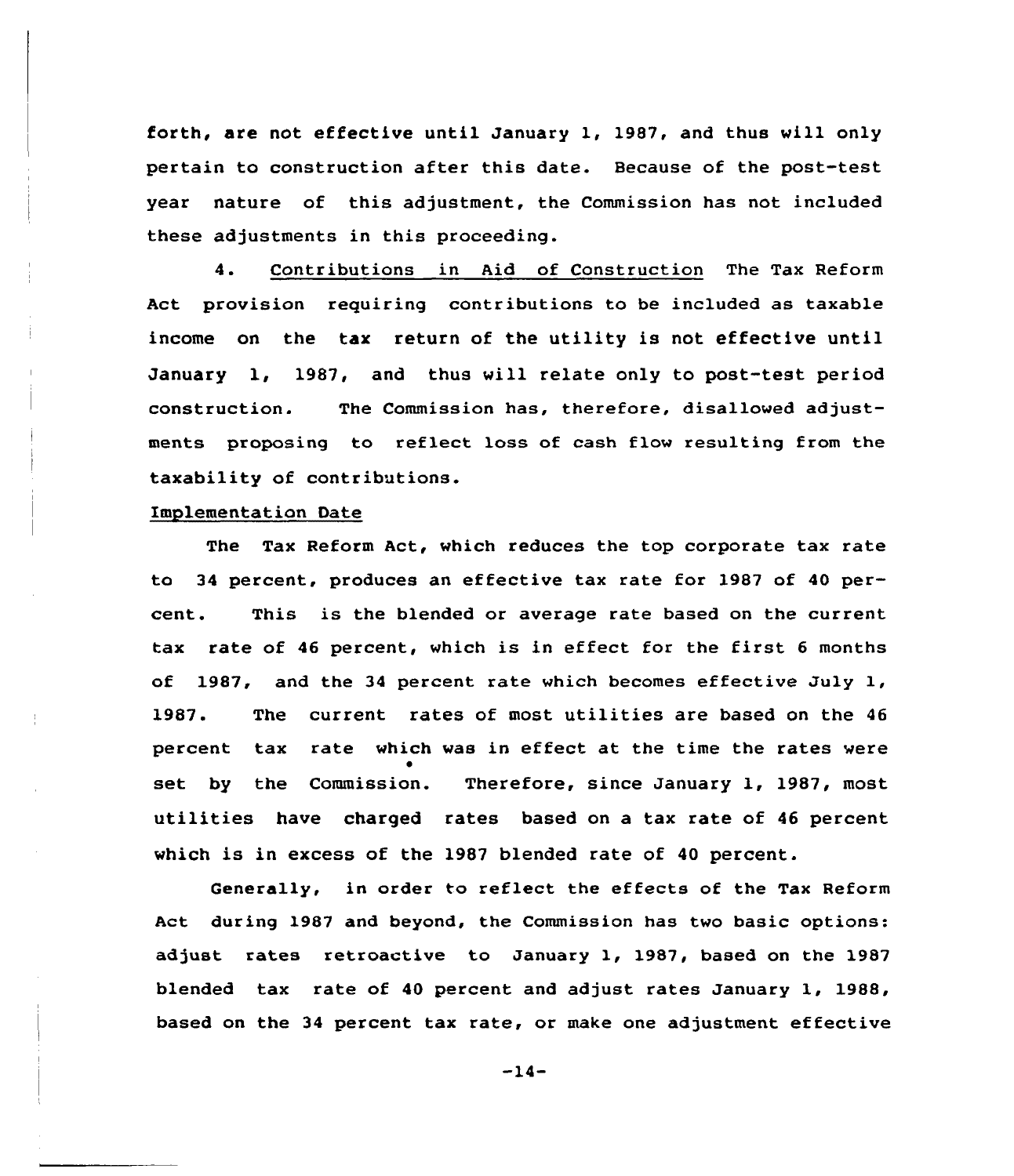July 1, 1987, based on a <sup>34</sup> percent tax rate, to achieve the same overall effect. By this second approach, most companies vill have charged rates for the first half of 1987 based on <sup>a</sup> <sup>46</sup> percent tax rate and for the second half of 1987 based on a 34 percent tax rate. This will result in rates (and tax collections) for 1987 that equate to a blended tax rate of 40 percent.

In response to concerns of some utilities concerning the July 1, 1987, rate change, the Commission cites Section 15 of the Internal Revenue Code of 1986 which prescribes the method of computing taxes in 1987 for calendar year taxpayers. That section requires that "tentative taxes" for 1987 be computed by applying both the 46 percent tax rate and the 34 percent tax rate to taxable income for the entire calendar year; and the tax for the calendar year shall then be the sum of each tentative tax in proportion to the number of days in each 6-month period as compared to the number of days in the entire taxable year.

The Commission is of the opinion that a one-time adjustment, based on a 34 percent tax rate, effective July 2, 1987, will meet the transitional requirements of calendar year 1987 and achieve the Commission's goals for this proceeding as set out in its Order ot December 11, 1986.

### Revenue Requirements

In its filing, ULHaP proposed numerous adjustments to normalize the November 30, 1986, test year, including adjustments for number of customers, temperature, and interest synchronization. The Commission finds such adjustments to be outside the scope of this proceeding and has, therefore, disallowed all nor-

-15-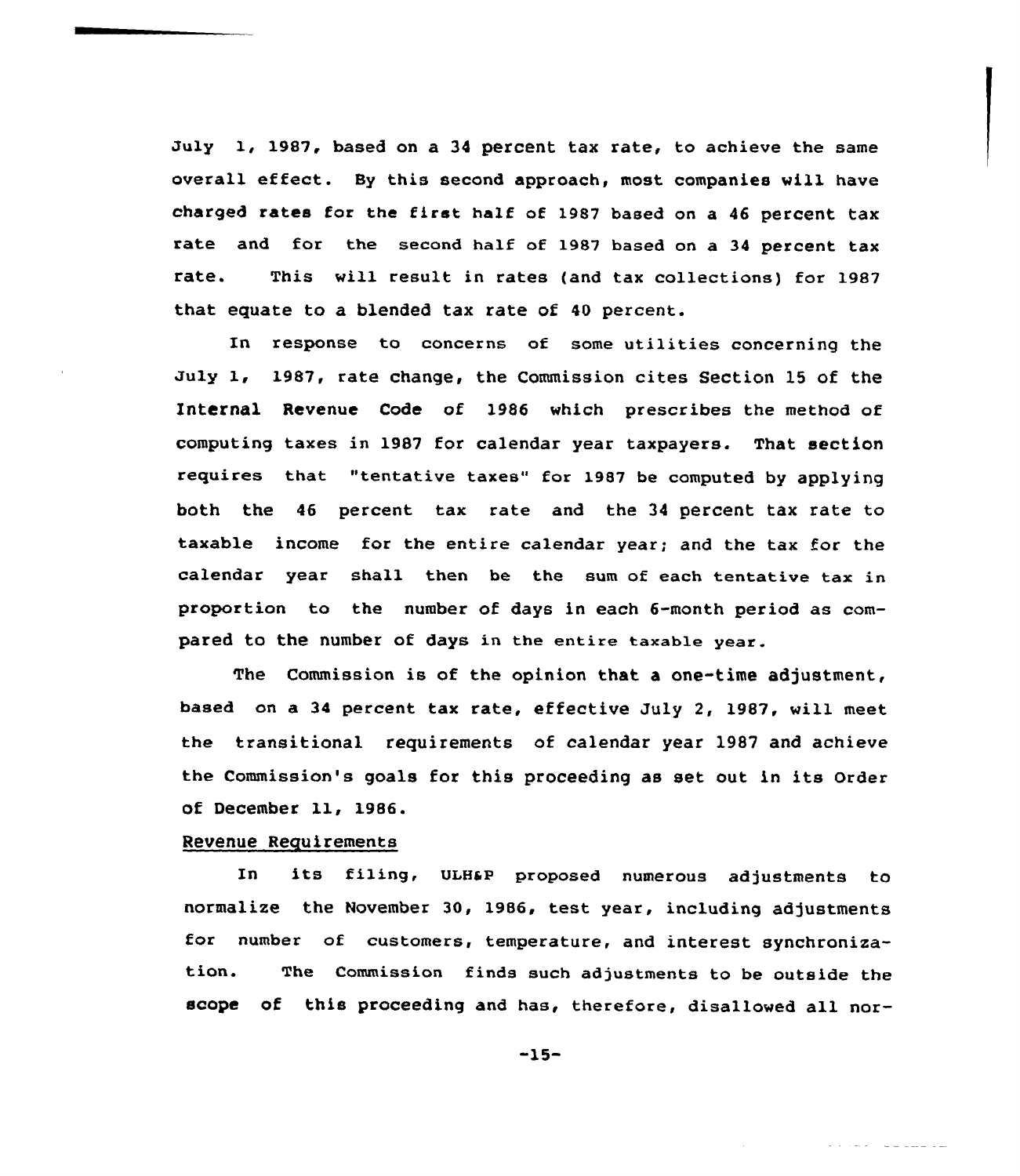malization adjustments proposed by ULHSP. The Commissicn has also rejected ULH&P's proposal to base the reduction on the 1987 composite rate of 40 percent. In this manner, ULHaP will be placed on the same basis as other utilities.

Based on the tax rate reduction to 34 percent and other Tax Reform Act adjustments accepted herein, ULH&P's annual tax expense and revenue requirement for rate-making purposes will decrease by \$850,107 and \$818,048, respectively, calculated as follows:

| Base Change                               |                               | Income Tax<br>Effect       | Revenue<br>Effect |
|-------------------------------------------|-------------------------------|----------------------------|-------------------|
| Taxable Income                            | \$4,787,309                   |                            |                   |
| Tax Rate Change<br>$(49.91528 - 38.7858)$ | $\langle .1113 \rangle$<br>X. |                            |                   |
| Income Tax Effect                         | <532,827>                     | \$<532,827>                |                   |
| Revenue Multiplier                        | $X = 1.633587$                |                            |                   |
| Revenue Effect                            | <870,419>                     | $\langle 337, 592 \rangle$ | \$<870,419>       |
| Return Offset                             |                               |                            |                   |
| Unbilled Revenues                         | 284,863                       |                            |                   |
| Uncollectible Accounts                    | 69,767                        |                            |                   |
| Total Rate Base                           |                               |                            |                   |
| Adjustments<br>Test Year Rate of          | \$.<br>354,630                |                            |                   |
| Return                                    | 9.048<br>x.                   |                            |                   |
| Additional Return                         |                               |                            |                   |
| Requirements<br>Revenue Multiplier        | 32,059<br>1.633587<br>x.      |                            |                   |
| Revenue Effect                            | 52,371                        |                            | 52,371            |
| Tax Rate                                  | .38785<br>x                   |                            |                   |
| Income Tax Effect                         | \$<br>20,312                  | 20,312                     |                   |
| <b>TOTALS</b>                             |                               | \$850,107                  | \$818,048         |

As previously noted, no normalization adjustments have been allowed to test year actual results; therefore, the taxable income

 $-16-$ 

المحافظ فالمحافظ والمحافظة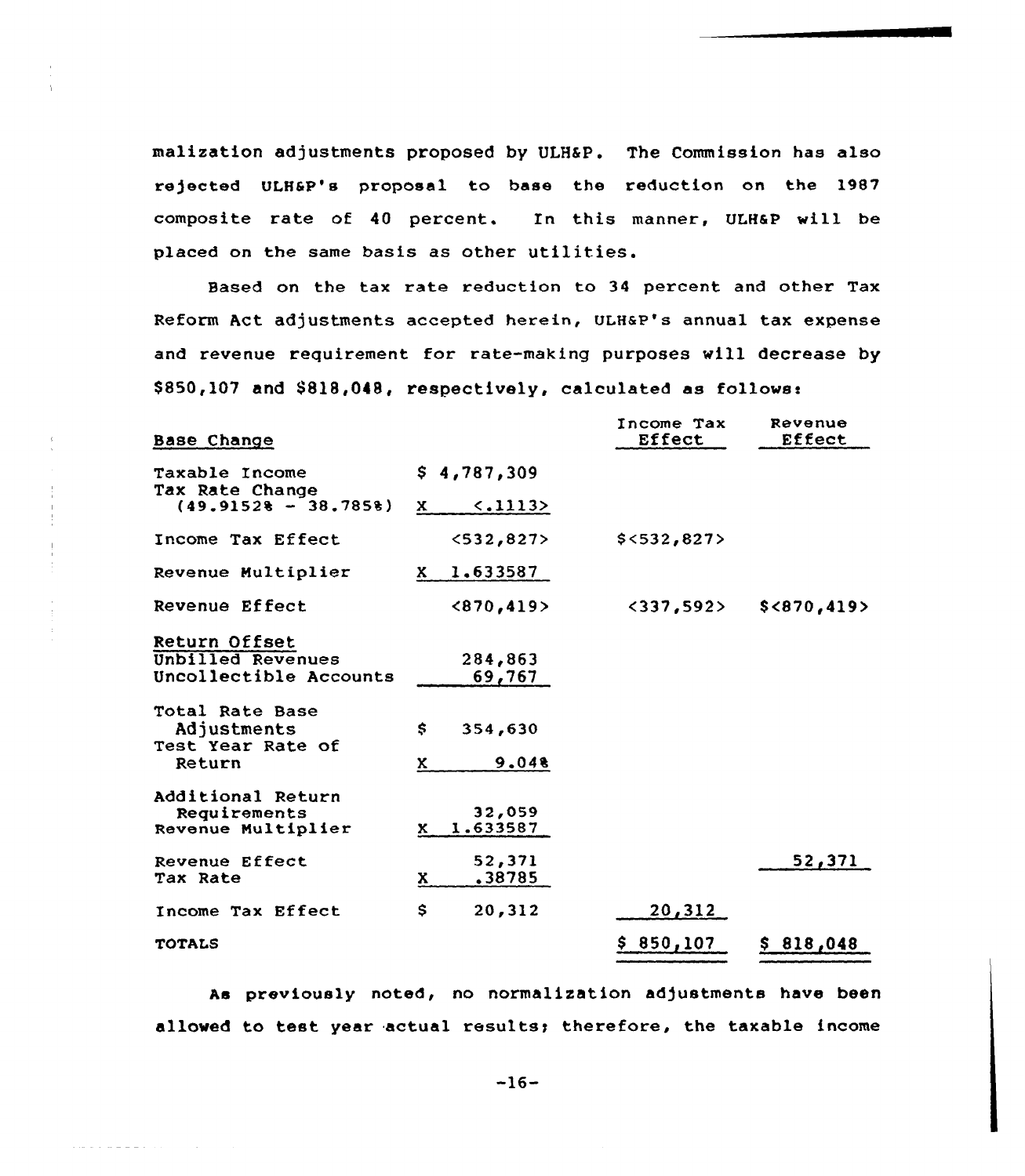amount of \$4,787,309 is based upon actual net income before income taxes of \$6,019,764 less interest charges of \$1,232,455 as presented in Schedule DIN-l, page 3, lines 3 and 4, respectively.

In the above calculation the impact of the reversing tax timing differences is reflected in the tax reduction to conform with the requirements of the Tax Reform Act that the reversing timing differences be credited to income at the rate determined under the average rate assumption method.

The calculation also includes an adjustment to allow ULHaP to maintain the actual test-year rate of return of 9.04 percent. As discussed in the section titled, Rate Base Adjustments, only adjustments not dependent upon future plant additions have been allowed. In this case, those include the effect of Unbilled Revenues and Uncollectible Accounts.

Therefore, based on the tax rate reduction to 34 percent and the other Tax Reform Act-related changes which the Commission has accepted herein, ULHaP's annual revenue requirements decline by \$818,048. The reduction should flow the Tax Reform Act tax savings to ULH6P's ratepayers while having a neutral impact on its earnings. Such a result is consistent with the Commission's objectives as set out in its Order of December 11, 1986.

## Contributions in Aid of Construction and Customer Advances

The Tax Reform Act requires that any contributions received in aid of construction, or any other contribution by a customer or potential customer, to provide, or encourage the provision of services to or for the benefit of the transferor be included as

 $-17-$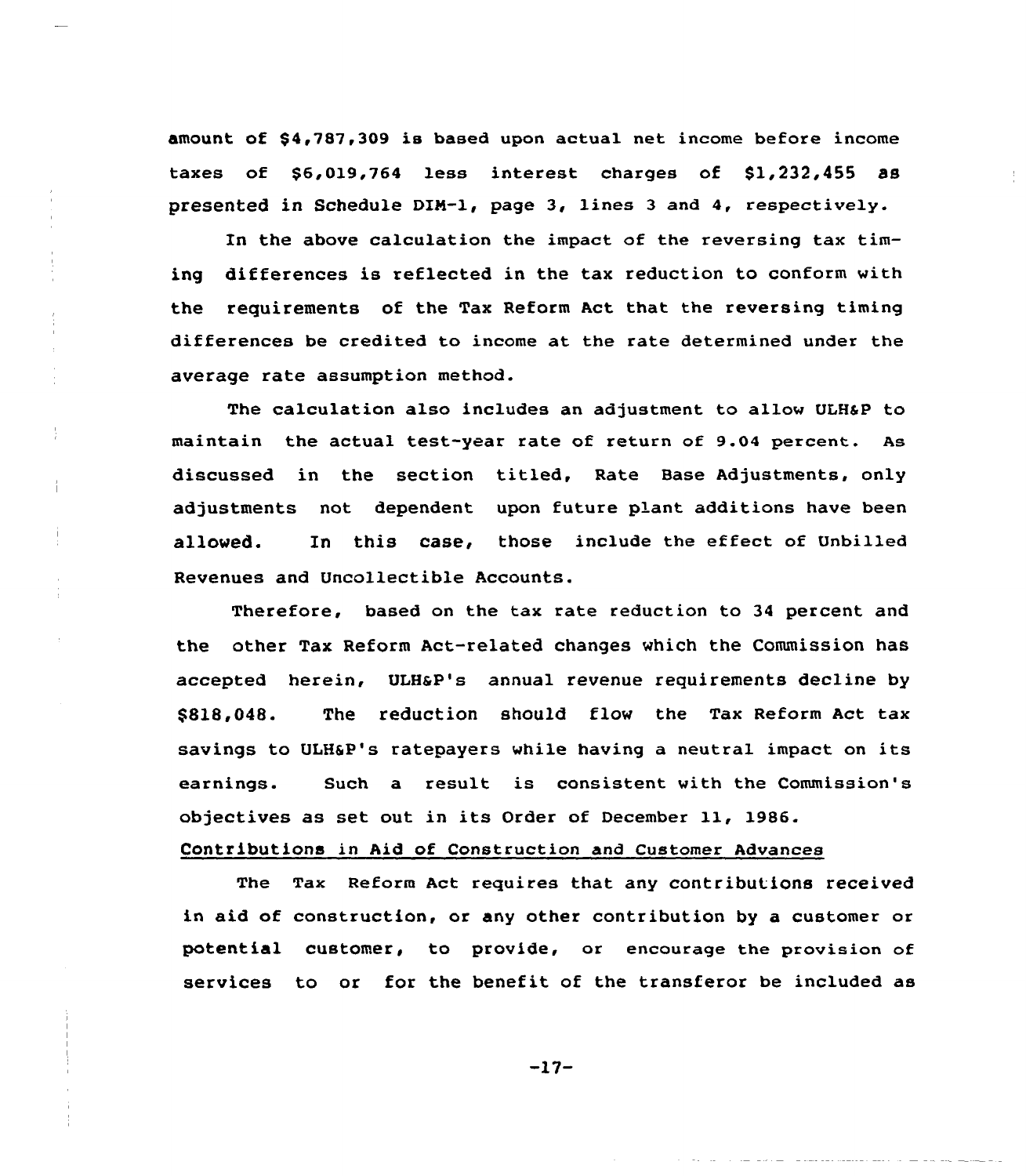taxable income.<sup>5</sup> On December 12, 1986, Kentucky-American Water Company ("Kentucky-American" ) submitted <sup>a</sup> letter to the Commission wherein it proposed the following options for treatment of contributions and customer advances for construction:

- a. "No Refund" Option: Under this alternative the contributor would not be entitled to any potential refunds. The total amount contributed would be recorded as ordinary income for tax purposes and the associated tax would be recorded as a payable. Kentucky-American would supply the capital necessary for completion of the construction {construction cost — net contributions}.
- b. "Refund" Option: Under this alternative the contributor would be entitled to the potential refund. The contribution would be increased to include federal income taxes and the total amount received would be recorded as ordinary income for tax purposes. The contributor would then be entitled to the potential refund of the entire contribution within the statutory time limit of 10 years.

Further, Kentucky-American proposed that for contributions in aid of construction the no refund option be used for rate-making purposes.

<sup>5</sup> Explanation of Tax Reform Act of 1986. Commerce Clearin House, Inc., par. 1,670, page 486.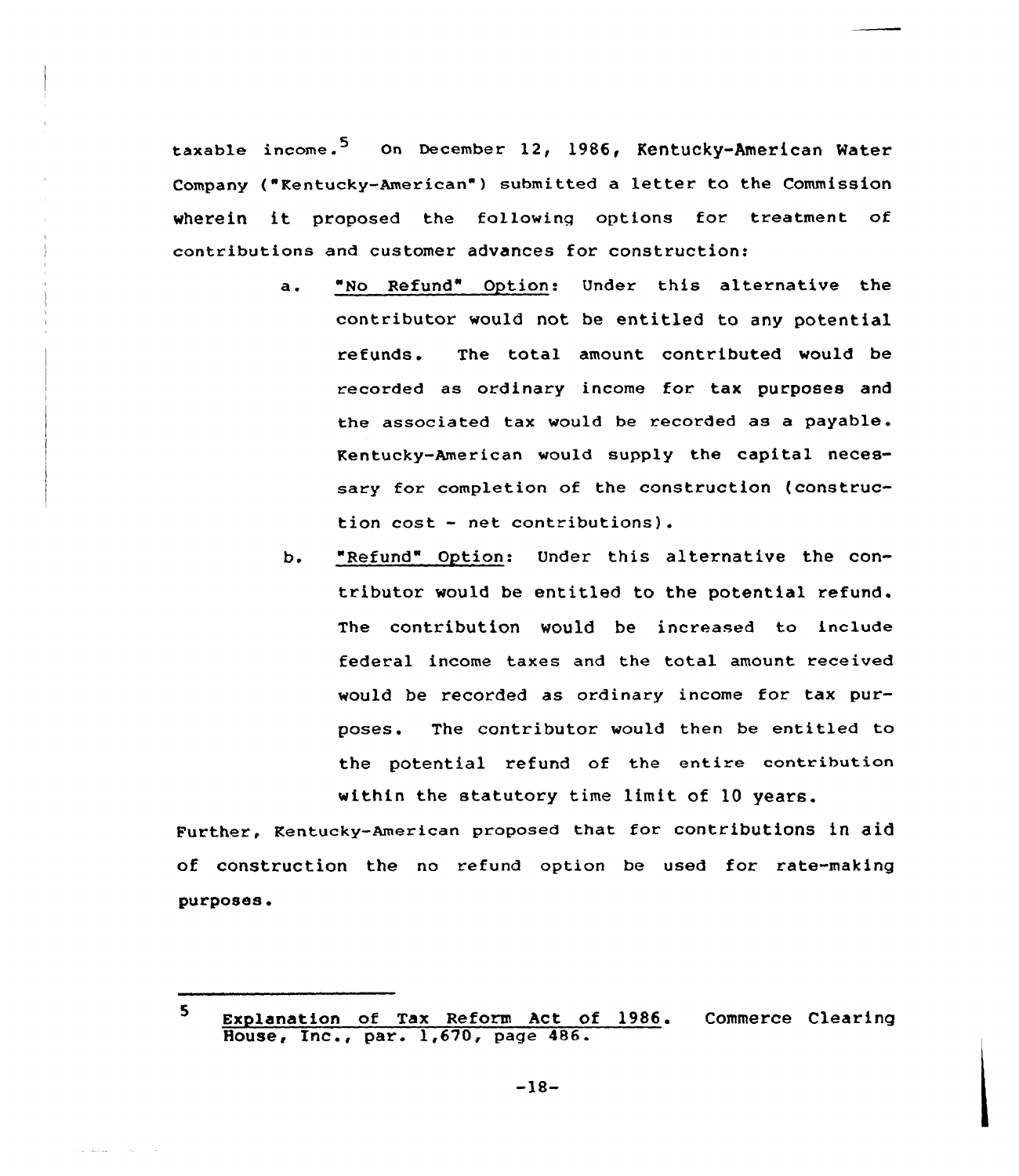After careful consideration of the information presented by Kentucky-American, the Commission is of the opinion that the refund option as proposed by Kentucky-American appears to be the most equitable method of passing on the taxes related to contributions to both the utility and its general body of ratepayers, in that it will require the customers receiving the service to pay for the total cost of providing that service with the potential for future refunding. Further, the utility and its general body of ratepayers would be only obligated to contribute capital in the future as customers are added to the system and the benefits from those additions are received. Therefore, the Commission has chosen the refund option for use by Kentucky-American and for general applicability to all utilities.

The Commission recognizes that this policy is being established based solely on the evidence presented by Kentucky-American and is of the opinion that this matter should be investigated further in a separate proceeding. Therefore, the policy is being implemented on a temporary basis subject to the outcome of a formal investigation wherein all parties will be given the opportunity to submit evidence on this issue.

The treatment of contributions established herein will result in no revenue requirement impact on the utilities in these proceedings and, thus, no adjustment has been recognized.

# Rate Design

In the order establishing this case, the Commission suggested that the reduction in revenue resulting from the Tax Reform Act could be spread to consumers by a uniform reduction to all Ncf

 $-19-$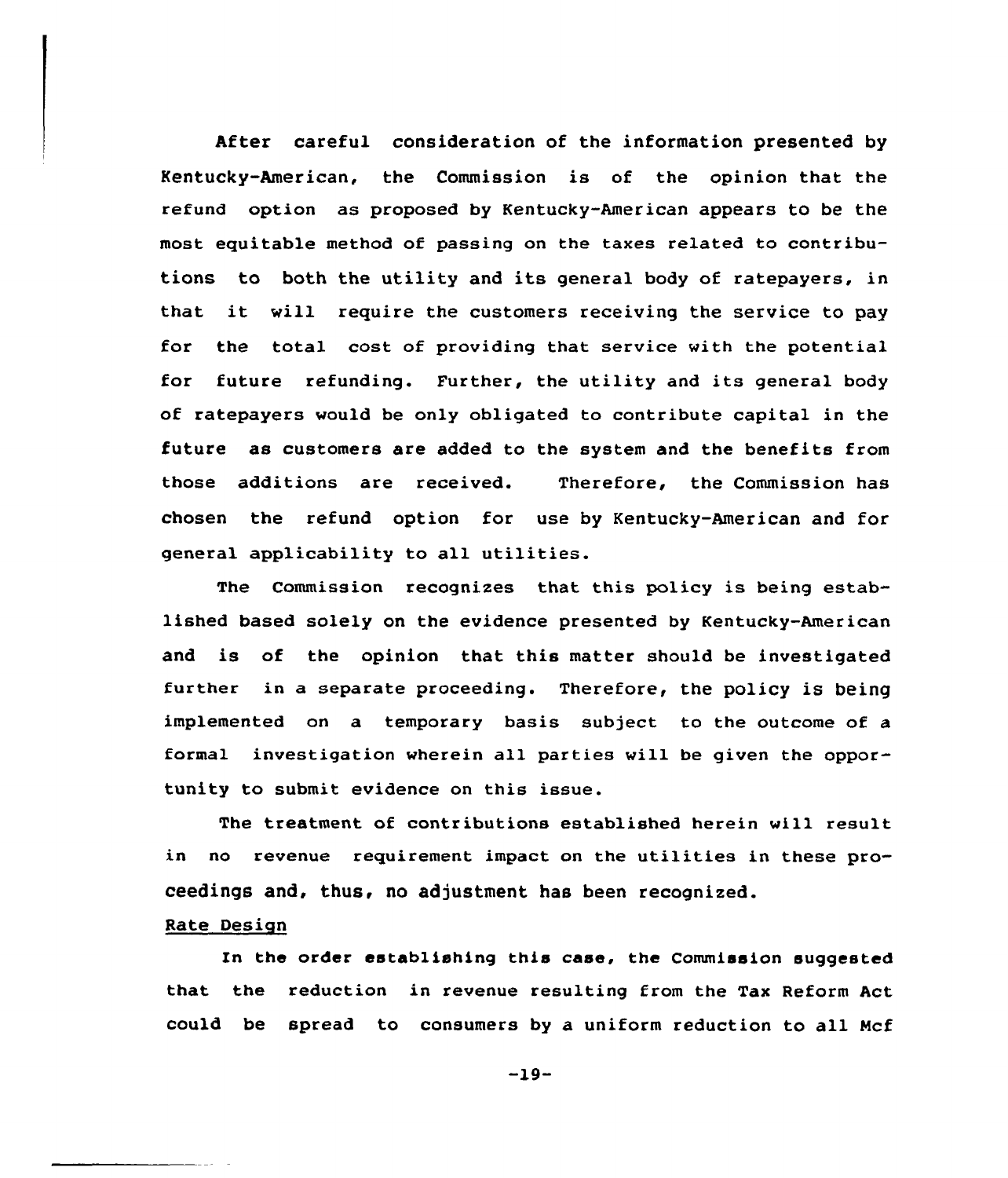charges. ULH&P has filed rates designed to flow through the revenue requirement reduction resulting from the Tax Reform Act on a uniform Mcf basis. This method is equitable and achieves the intent of the Commission to conform with the rate design approved in the last rate case.

ULH&P's reduction factor of \$.0069 per 100 cubic feet was determined by dividing the revenue reduction of \$818,048 by Ncf sales of 11,779,365.

#### Statutory Notice

The Commission has determined, as provided in KRS 278.180, that a notice period of less than 30 days is reasonable. The shorter notice period was required because the Tax Reform Act was passed by Congress in October 1986, with an effective date of January 1, 1987, which provided a relatively short time for the Commission to conduct investigatory proceedings and issue orders implementing rates effective July 2, 1987, to reflect the 40 percent tax rate in utility rates for 1987 under the procedure established herein.

#### SUMMARY

The Commission, after consideration of the evidence of record and being advised, is of the opinion and finds that:

1. The Tax Reform Act results in <sup>a</sup> substantial cost savings to ULHsP and said cost savings should be flowed through to ratepayers in an equitable manner.

2. The unique characteristics and primary considerations of this proceeding that require narrowing its scope are: (1) the cost change generated by the Tax Reform Act was clearly beyond the

 $-20-$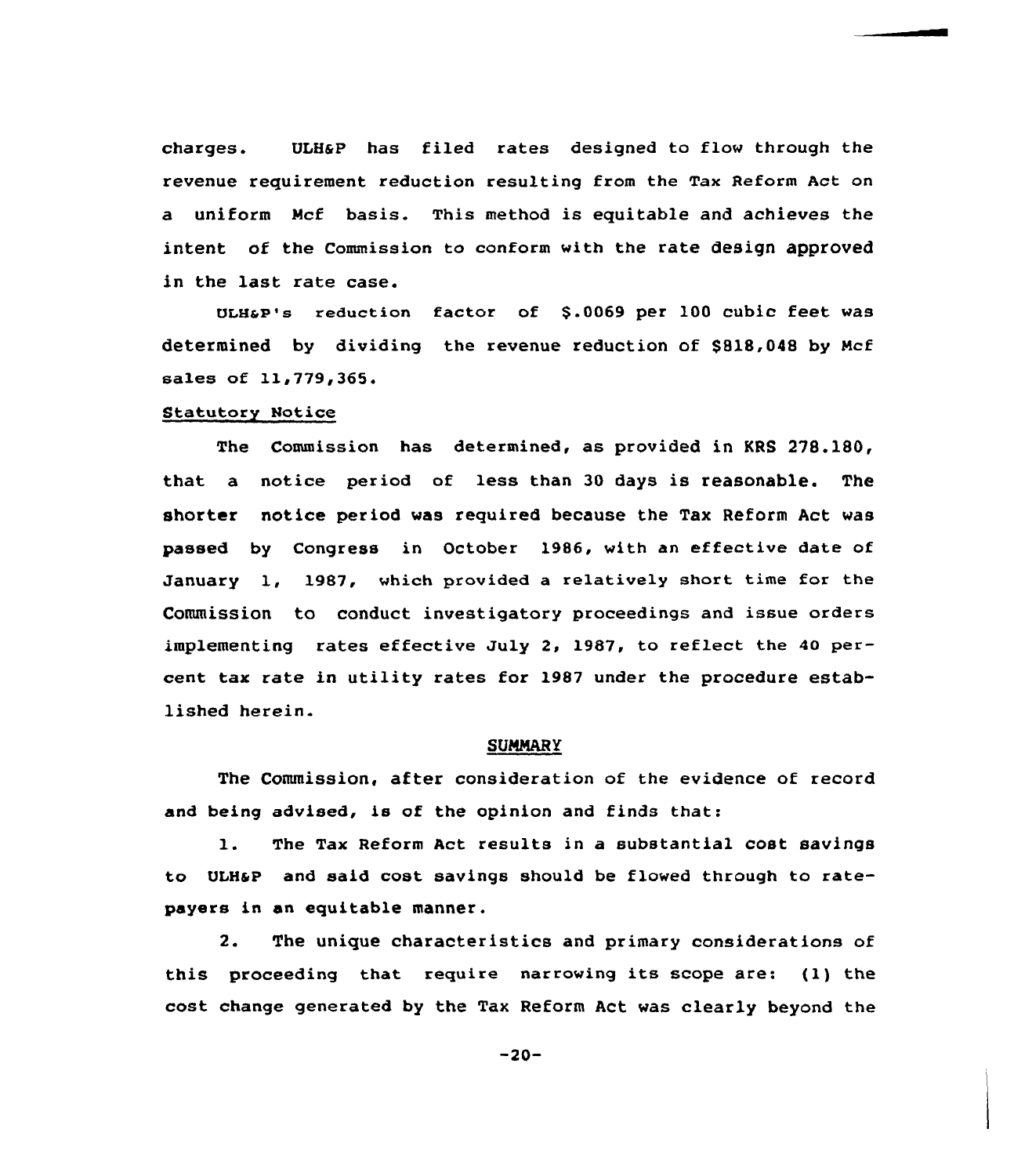control of the utility; (2) the cost change generated by the Tax Reform Act affected all major privately owned utilities in <sup>a</sup> similar manner; (3) the cost change generated hy the Tax Reform Act had a major impact on the cost of service of utilities; and, (4) the cost change generated by the Tax Reform Act became effective at a specified date which required expeditious action on the part of the Commission.

3. The implementation procedure detailed herein is an equitable method for determining the adjustment in revenues required to reflect the 40 percent Federal Income Tax Rate in the rates of utilities for the calendar year 1987.

4. The existing rates of ULH&P are unreasonable inasmuch as they reflect a federal income tax provision that is no longer in effect.

5. The adjustment to rates prescribed herein has no affect on the earnings of UIHaP after recognition of the cost savings resulting from the Tax Reform Act, and consequently said rate adjustment is fair, just, and reasonable.

IT IS THEREFORE ORDERED that:

 $\mathbf{1}$ . The motion to strike the testimony of Mr. Kinloch is denied.

 $2.$ All other motions not specifically addressed are denied.

3. The rates in Appendix <sup>A</sup> are the approved rates for service rendered on and after duly 2, 1987.

4. Revised tariffs reflecting the rates set out in Appendix <sup>A</sup> shall be filed within 30 days from the date of this Order.

-21-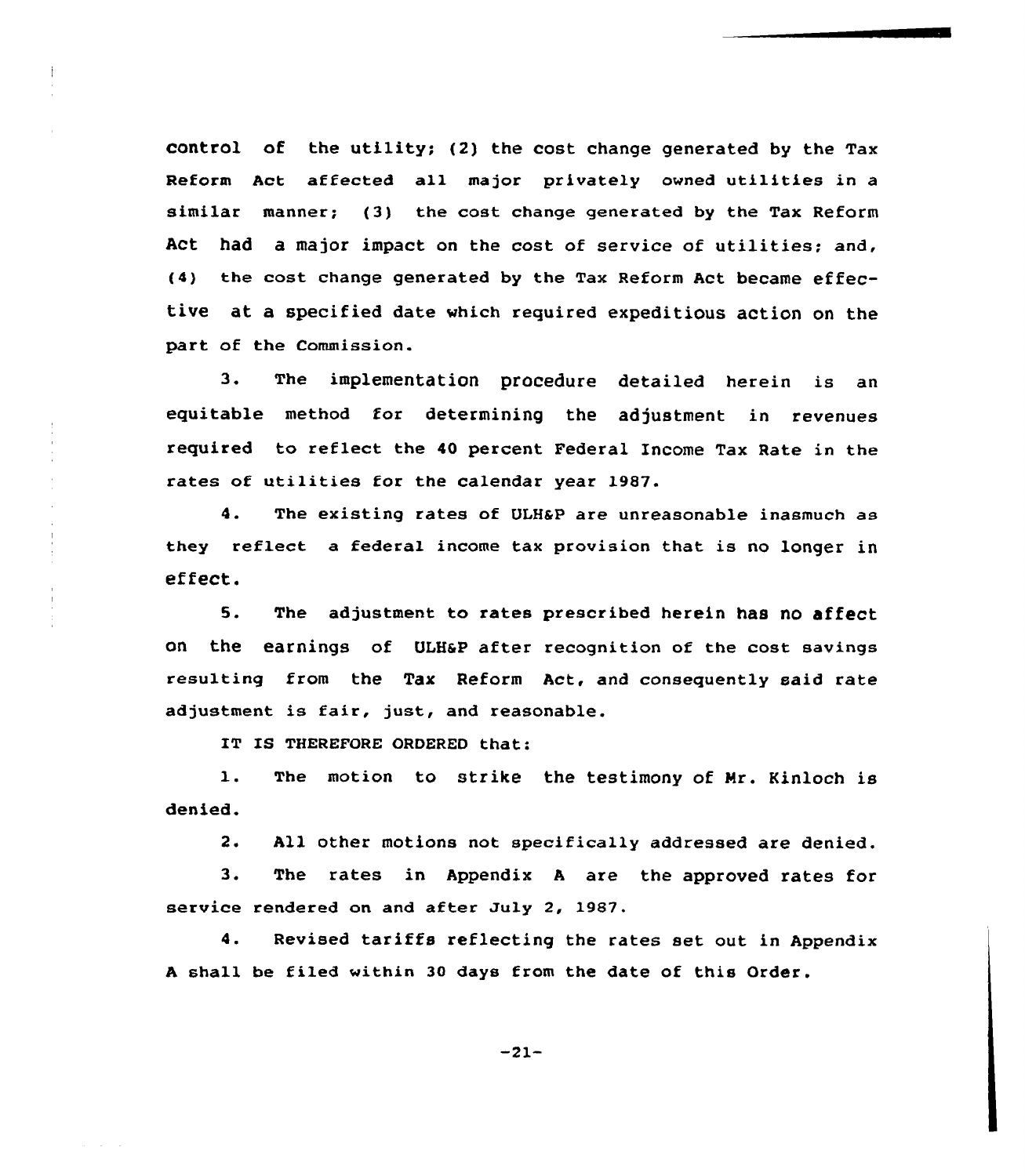5. Revised tariffs reflecting the Commission's policy on the treatment of taxes associated with contributions in aid of construction shall be filed within 30 days from the date of this Order.

Done at Frankfort, Kentucky, this 11th day of June, 1987.

PUBLIC SERVICE COMMISSION

Chairman

Ulleau

**ATTEST:** 

Executive Director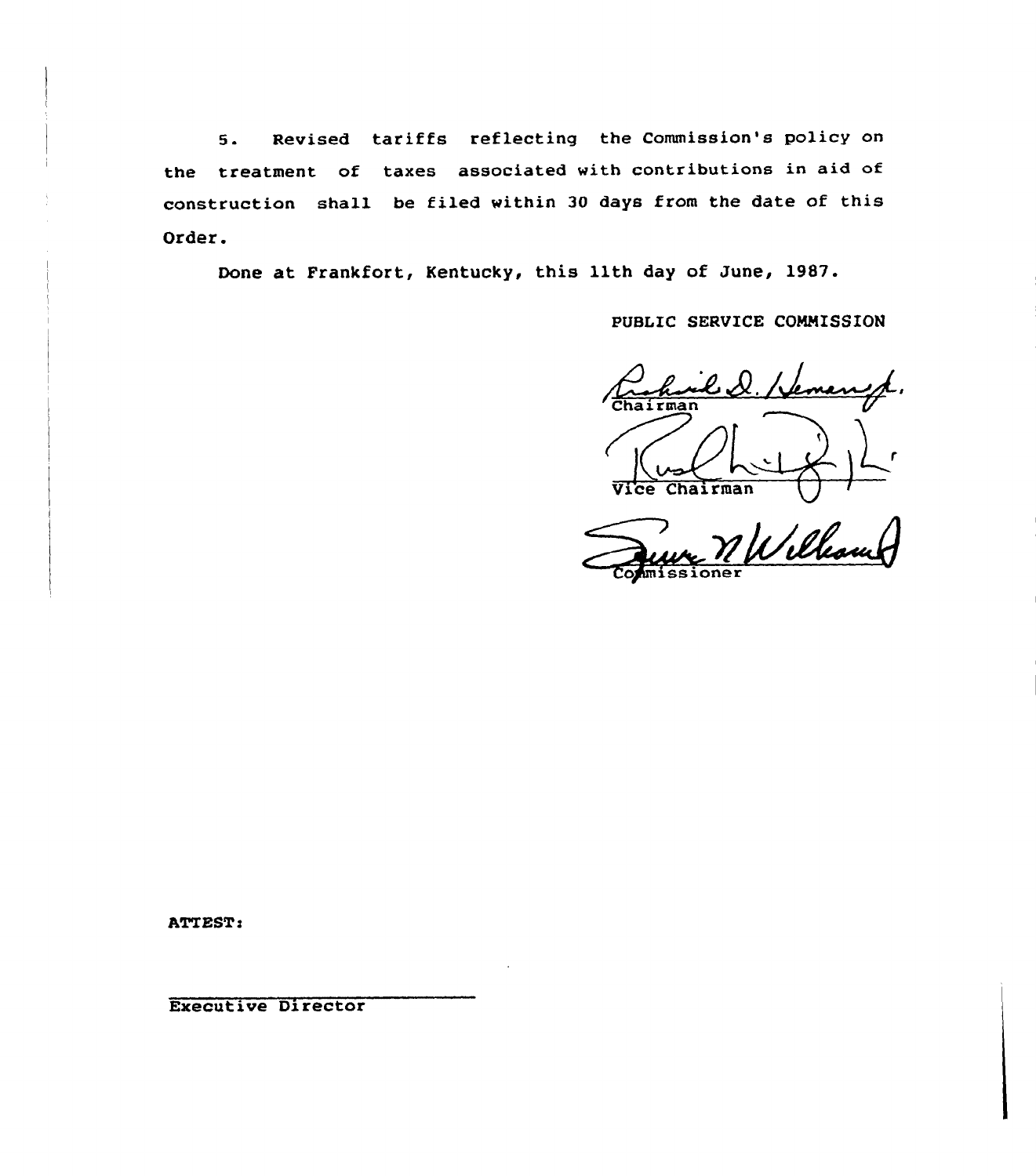#### APPENDIX A

## APPENDIX TO AN ORDER OF THE KENTUCKY PUBLIC SERVICE COMMISSION IN CASE NO. 9788 DATED June 11, 1987

The following rates and charges are prescribed for the customers in the area served by Union Light, Heat and Power Company. All other rates and charges not specifically mentioned herein shall remain the same as those in effect under authority of this Commission prior to the effective date of this Order.

The following rates and charges have incorporated all charges through PGA Case No. 9029-K.

## RATE GS GENERAL SERVlCE

### NET MONTHLY BILL

Computed in accordance with the following charges:

| Customer Charge Per Month |              |
|---------------------------|--------------|
| Residential Service       | <b>S4.50</b> |
| Non-Residential Service   | 6.00         |

# Gas Cost Base Rate Adjustment Total Rate

All gas used  $13.80$  $6$  plus  $34.136$  equals  $47.936$  per 100 cu. ft.

## RATE F SPECIAL CONTRACT - FIRM USE

NET MONTHLY BILL

 $\frac{1}{2} \frac{1}{2} \frac{1}{2} \frac{1}{2} \frac{1}{2} \frac{1}{2} \frac{1}{2} \frac{1}{2} \frac{1}{2} \frac{1}{2} \frac{1}{2} \frac{1}{2} \frac{1}{2} \frac{1}{2} \frac{1}{2} \frac{1}{2} \frac{1}{2} \frac{1}{2} \frac{1}{2} \frac{1}{2} \frac{1}{2} \frac{1}{2} \frac{1}{2} \frac{1}{2} \frac{1}{2} \frac{1}{2} \frac{1}{2} \frac{1}{2} \frac{1}{2} \frac{1}{2} \frac{1}{2} \frac{$ 

Computed in accordance with the following charges:

# Gas Cost Base Rate Adjustment Total Rate

All Pirm Use  $-7.28$  $\cancel{t}$  plus 34.13 $\cancel{t}$  equals 41.41 $\cancel{t}$  per 100 cu. ft.